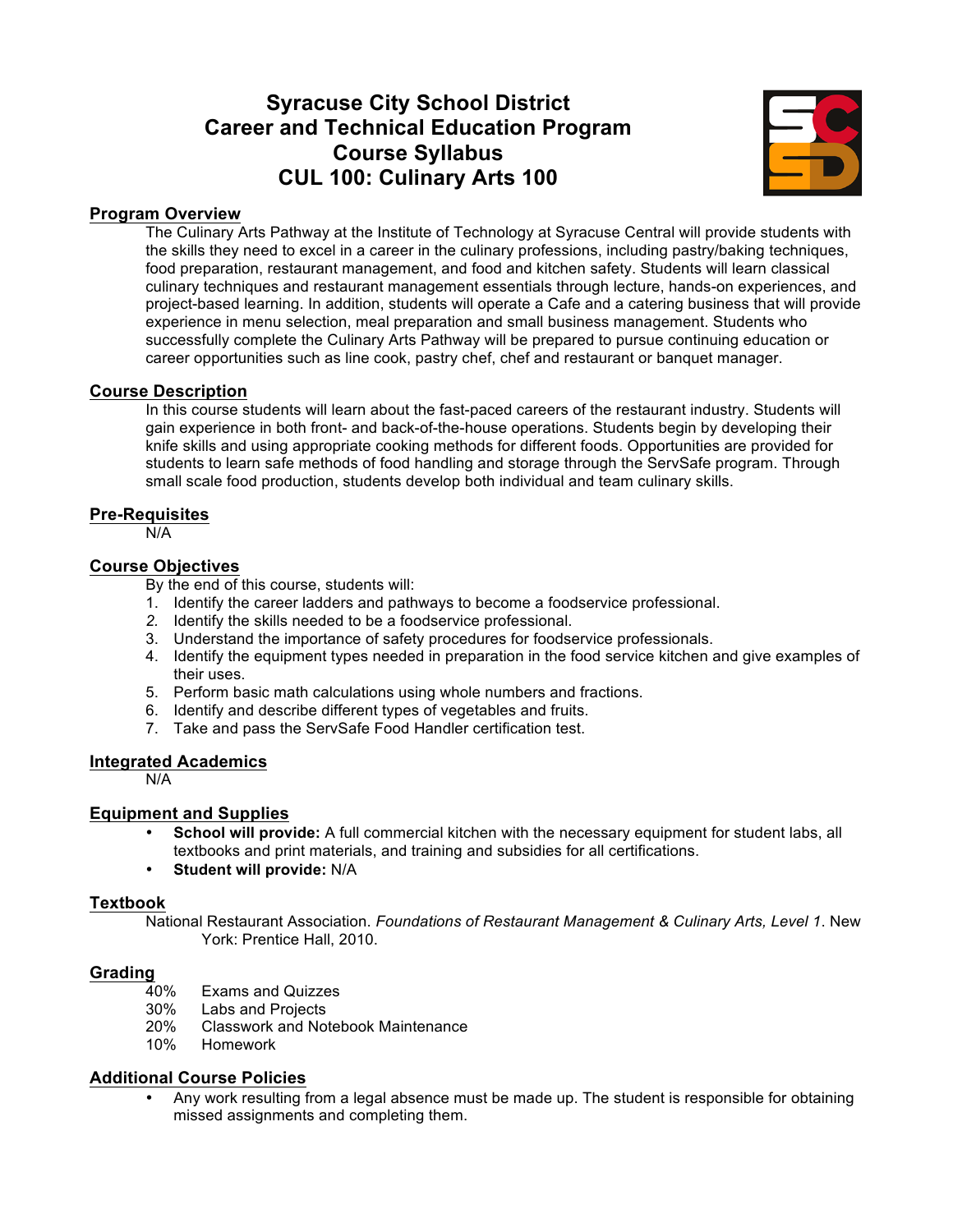- Notebooks will be kept neat and orderly. Notebooks may occasionally be used on tests and quizzes.
- Culinary students are expected to participate in class. This will result in grades that are appropriately aligned with behavior. Culinary students are role models for the school. The whole student body, as well as the community, sees culinary students' actions and behaviors. Students are expected to:
	- o Follow school rules at all times.
	- o Come to class on time and prepared with the appropriate materials.
	- $\circ$  Leave cell phones and music/gaming devices in lockers. The use of these electronic devices in the classroom is prohibited.
	- $\circ$  Be respectful of everyone in the classroom environment.
	- o Clean up individual workstations.
	- o Report all accidents to the instructor.

| Quarter      | <b>Units of Study</b>                       |
|--------------|---------------------------------------------|
|              | Introduction and School Policy              |
|              | <b>Culinary Career Pathways</b>             |
|              | Professional Image                          |
| 1            | Safety and Sanitation:                      |
|              | ○ Chemical and Food Storage                 |
|              | $\circ$ Time and Temperature                |
|              | ○ ServSafe Food Handler Certification       |
|              | Kitchen Safety:                             |
|              | ○ Government Agencies                       |
| $\mathbf{2}$ | $\circ$ Preventing Fires and Burns          |
|              | Knife Safety and Preventing Cuts<br>$\circ$ |
|              | Kitchen Basics: Standardized Recipes        |
|              | <b>Kitchen Basics</b><br>٠                  |
| 3            | ○ Foodservice Equipment                     |
|              | <b>Weights and Measurements</b><br>$\circ$  |
|              | Cooking, Holding, and Service Equipment     |
|              | Food Preparation:                           |
|              | ○ Salads                                    |
|              | ○ Basic Baking Principles                   |
| 4            | ○ Baker's Percentage and Scaling            |
|              | ○ Fruits and Vegetables                     |
|              | o Herbs and Spices                          |
|              | Working with People                         |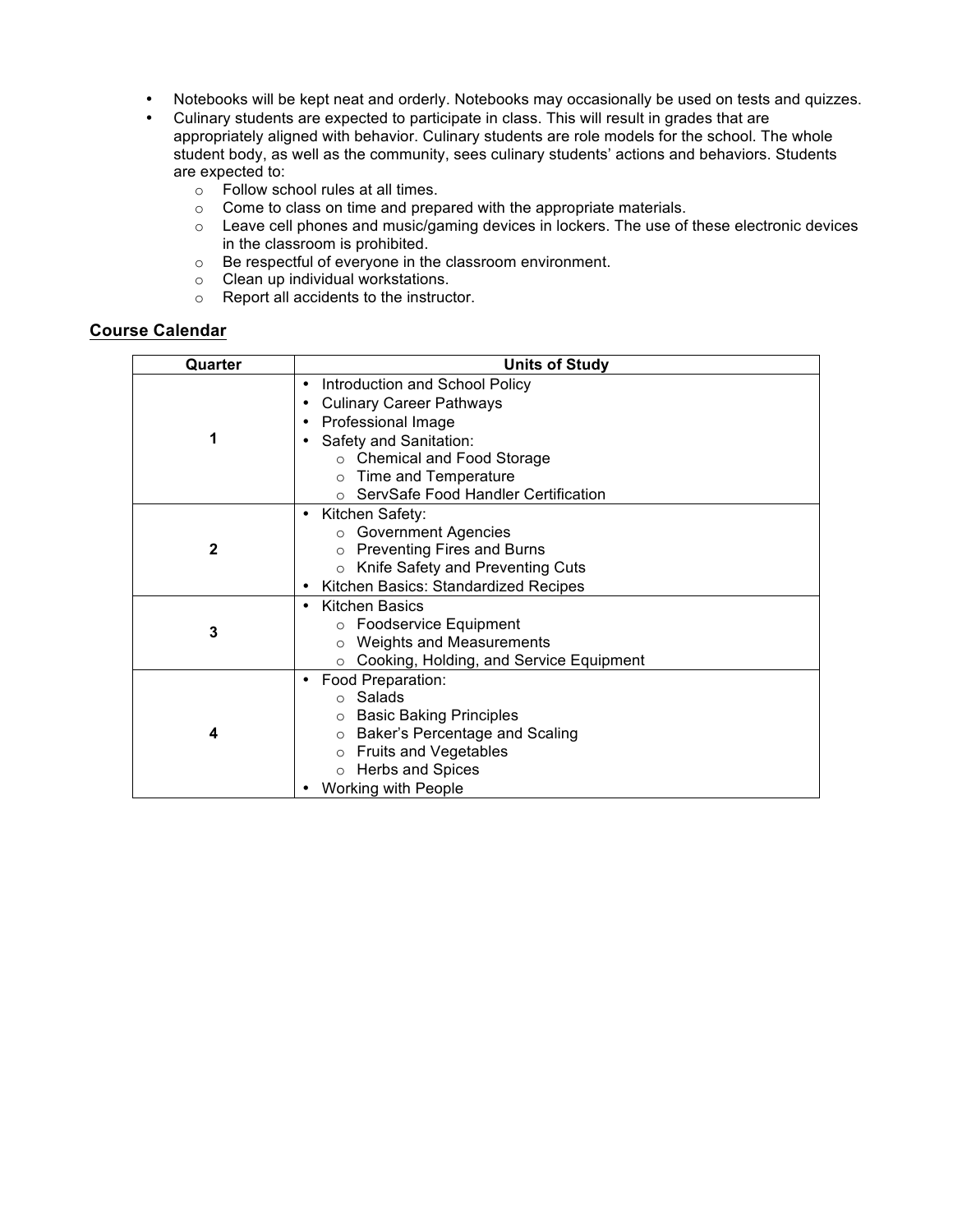#### **Syracuse City School District Career and Technical Education Program Scope and Sequence CUL 100: Culinary Arts 100**



| <b>Time Frame</b><br><b>Unit of Study</b>                                                                                                                                                | <b>Key Questions</b>                                                                                                                                                                                                                                                                                                                                                                                                 | <b>Key Learning Targets</b><br>(Students will know and be able to)                                                                                                                                                                                                                                                                                                                                                                                                                                                                                               | <b>Assessment</b><br><b>Evidence of Learning</b>                                                                                                                                                                                                                                                                        | <b>CCTC Standards</b>                                                                                                                                                            | <b>NYS Standards</b>                                                                                                              |
|------------------------------------------------------------------------------------------------------------------------------------------------------------------------------------------|----------------------------------------------------------------------------------------------------------------------------------------------------------------------------------------------------------------------------------------------------------------------------------------------------------------------------------------------------------------------------------------------------------------------|------------------------------------------------------------------------------------------------------------------------------------------------------------------------------------------------------------------------------------------------------------------------------------------------------------------------------------------------------------------------------------------------------------------------------------------------------------------------------------------------------------------------------------------------------------------|-------------------------------------------------------------------------------------------------------------------------------------------------------------------------------------------------------------------------------------------------------------------------------------------------------------------------|----------------------------------------------------------------------------------------------------------------------------------------------------------------------------------|-----------------------------------------------------------------------------------------------------------------------------------|
| Weeks 1-3<br><b>Introduction and</b><br><b>School Policy</b>                                                                                                                             | • What are the<br>expectations in the<br>culinary classroom and<br>lab?                                                                                                                                                                                                                                                                                                                                              | • Summarize classroom expectations.<br>• Explain the evolution of the culinary<br>industry from past to present.<br>• Describe the different career pathways in                                                                                                                                                                                                                                                                                                                                                                                                  | • Research and Presentation:<br>Career Pathway (Salary, Job<br>Requirements, and Benefits)<br>• Group Assignment: Time Period                                                                                                                                                                                           | <b>Career Ready Practices</b><br>CRP 1,2,4,5,9,10,12                                                                                                                             | <b>ELA</b><br>9-10R 1,2,4,8<br>9-10W 2,5,6,7<br>9-10SL 1,2,4,6<br>9-10L 1,3,6                                                     |
| <b>Culinary Career</b><br><b>Pathways</b>                                                                                                                                                | • How did the culinary<br>profession evolve<br>through the centuries?<br>• What are some career<br>pathways in the<br>culinary industry?                                                                                                                                                                                                                                                                             | today's culinary industry.<br>• Explain the educational requirements for<br>different culinary careers.<br>• Define the different roles and<br>responsibilities in the culinary industry and<br>the professional attributes that are<br>required by each.<br>• Describe the roles of executive chef, sous<br>chef, pastry chef, and entrepreneur                                                                                                                                                                                                                 | in Evolution of Culinary Industry<br>• Word Wall: Professional<br><b>Attributes</b><br>• Role Play: Professional<br>Attributes Required for Chosen<br>Pathway<br>• Quiz: Roles and Responsibilities<br>• Interview of Person in Position<br>of Chosen Pathway                                                           | <b>Cluster Standards</b><br>AG <sub>5</sub><br>HT 2,6<br><b>Pathway Standards</b><br>AG-FD4<br><b>HT-RFB 9,10</b>                                                                | Literacy<br>RST 1,2,4<br>WHST 2,5,6,7<br>Math                                                                                     |
| Weeks 4-5<br><b>Professional</b><br>Image                                                                                                                                                | • What is the importance<br>of professional and<br>personal hygiene?<br>• Why is projecting a<br>professional image<br>important?                                                                                                                                                                                                                                                                                    | • Describe professional and personal<br>hygiene.<br>• Demonstrate how to project a professional<br>image through proper dress and hygiene.                                                                                                                                                                                                                                                                                                                                                                                                                       | • Student-Created Rubric of Good<br>Personal Hygiene<br>Student-Created Dress Code for<br>Lab and Café<br>• Dress Code Agreement<br>• Daily Modeling of Dress Code<br>• Quiz: Hygiene                                                                                                                                   | <b>Career Ready Practices</b><br>CRP 1,2,3,9,10<br><b>Cluster Standards</b><br>AG <sub>3</sub><br>HT <sub>6</sub><br><b>Pathway Standards</b><br>AG-FD1<br>HT-RFB 1              | <b>ELA</b><br>9-10R 1,2,4<br>9-10W 2,5,6,7<br>9-10SL 1,2,4,6<br>9-10L 1,3,6<br>Literacy<br>RST 1,2,4<br>WHST 2,4<br><b>Math</b>   |
| Weeks 6-10<br>Safety and<br><b>Sanitation:</b><br>• Chemical and<br><b>Food Storage</b><br>• Time and<br><b>Temperature</b><br>· ServSafe Food<br><b>Handler</b><br><b>Certification</b> | • What is the importance<br>of safety and<br>sanitation in the<br>kitchen?<br>• Why is proper hand<br>washing important in<br>the kitchen?<br>• What is a Safety Data<br>Sheet (SDS)?<br>• What are the seven<br>principles of the<br>Hazard Analysis and<br><b>Critical Control Point</b><br>(HACCP) system?<br>• What is the First In<br>First Out (FIFO)<br>method of inventory<br>control?<br>• What is ServSafe | • Demonstrate proper hand washing<br>procedures.<br>• Explain a SDS (Safety Data Sheet) and its<br>use.<br>• Identify the seven principles of HACCP<br>(Hazard Analysis and Critical Control<br>Point).<br>• Explain the flow of food through a<br>foodservice establishment.<br>• Explain the time and temperature danger<br>zones.<br>• Describe the FIFO method of inventory<br>control and its importance.<br>• Describe the guidelines for storing<br>chemical cleaning supplies.<br>• Fulfill the requirements for ServSafe Food<br>Handler certification. | • SDS (Safety Data Sheet)<br>Reference Book<br>Poster: HACCP Food Safety<br>System<br>• Set Up and Implementation of<br>FIFO System<br>• Table of Correct Temperatures<br>for Storing Foods<br>• Design and Implementation of<br>Storage System for Chemicals<br>and Cleaning Supplies<br>• ServSafe Certification Test | <b>Career Ready Practices</b><br>CRP 2,4,5,8,12<br><b>Cluster Standards</b><br>AG <sub>3</sub><br>HT 4,5<br><b>Pathway Standards</b><br>AG-FD <sub>1</sub><br><b>HT-RFB 2,10</b> | <b>ELA</b><br>9-10R 1,2,4<br>9-10W 2,5,6,7<br>9-10SL 1,2,4,6<br>9-10L 1,3,6<br>Literacy<br>RST 1,2,4,7<br>WHST 2,4<br><b>Math</b> |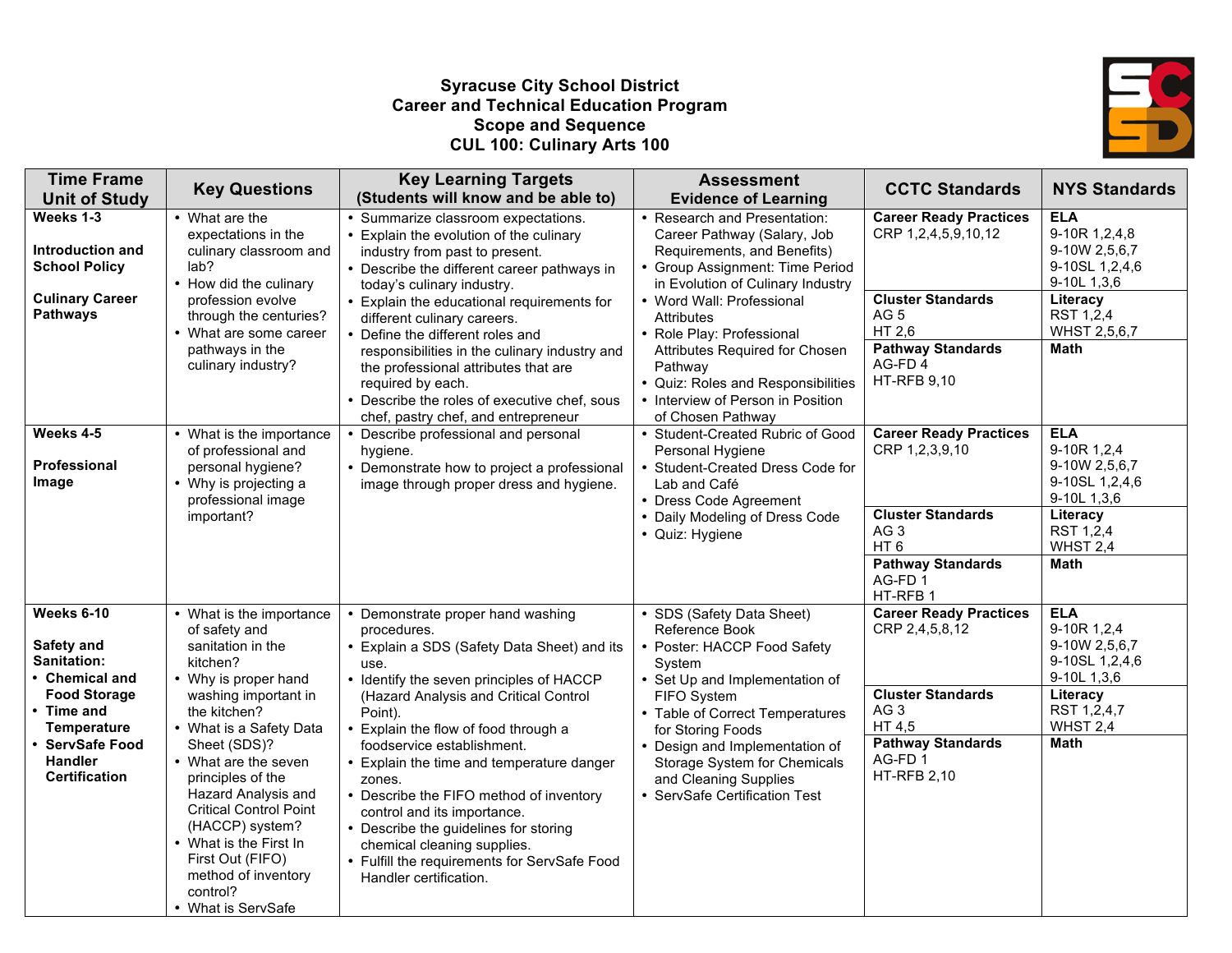| <b>Time Frame</b><br><b>Unit of Study</b>                                             | <b>Key Questions</b>                                                                                                                  | <b>Key Learning Targets</b><br>(Students will know and be able to)                                                                                                                                                                                                                                   | <b>Assessment</b><br><b>Evidence of Learning</b>                                                                                                                                | <b>CCTC Standards</b>                                                                             | <b>NYS Standards</b>                                                                                 |
|---------------------------------------------------------------------------------------|---------------------------------------------------------------------------------------------------------------------------------------|------------------------------------------------------------------------------------------------------------------------------------------------------------------------------------------------------------------------------------------------------------------------------------------------------|---------------------------------------------------------------------------------------------------------------------------------------------------------------------------------|---------------------------------------------------------------------------------------------------|------------------------------------------------------------------------------------------------------|
|                                                                                       | Food Handler<br>certification?                                                                                                        |                                                                                                                                                                                                                                                                                                      |                                                                                                                                                                                 |                                                                                                   |                                                                                                      |
| <b>Weeks 11-13</b><br>Kitchen Safety:<br>Government<br><b>Agencies</b>                | • What is the role of<br>government agencies<br>in maintaining safety<br>and sanitation and<br>preventing accidents                   | • Describe the roles of local and federal<br>government agencies in foodservice<br>safety including the Health Department<br>and the Food and Drug Administration<br>(FDA).                                                                                                                          | • Group Simulated Health<br>Inspection<br>• Ranked List of Critical Safety<br>Points in the Kitchen<br>• Group Set-Up and Identification                                        | <b>Career Ready Practices</b><br>CRP 2,4,5,7,8,9,12                                               | <b>ELA</b><br>9-10R 1,2,4<br>9-10W 2,5,6,7<br>9-10SL 1,2,4,6<br>9-10L 1,3,6                          |
|                                                                                       | and injuries?                                                                                                                         | • Explain the role of OSHA (Occupational<br>Safety and Health Administration) in<br>safety.<br>Explain the proper procedure for handling<br>spills.                                                                                                                                                  | of Kitchen Hazards<br>• Presentation: Written Safety<br>Audit of Kitchen/Lab                                                                                                    | <b>Cluster Standards</b><br>AG 1,3<br>HT 4,5<br><b>Pathway Standards</b><br>AG-FD <sub>1</sub>    | Literacy<br>RST 1,2,4,7<br>WHST 2,4<br>Math                                                          |
| <b>Weeks 14-15</b><br><b>Kitchen Safety:</b><br><b>Preventing Fires</b><br>and Burns  | • What can be done to<br>prevent fires and burns<br>in the kitchen?<br>• What are three<br>different classes of<br>fires?             | • Explain how to prevent slips and falls.<br>• List ten steps for preventing burns.<br>• Explain how proper uniforms are designed<br>to protect employees from burns.<br>• Identify three classes of fires and the<br>correct extinguisher to use for each.<br>• Compare and contrast electrical and | • Poster: Ten Steps to Prevent<br><b>Burns</b><br>• Daily Modeling of Correct<br>Uniforms to Prevent Burns<br>• Checklist for Inspecting<br><b>Electrical Equipment</b>         | <b>HT-RFB 1,10</b><br><b>Career Ready Practices</b><br>CRP 2,3,4,8,12<br><b>Cluster Standards</b> | <b>ELA</b><br>9-10R 1,2,4<br>9-10W 2,5,6,7<br>9-10SL 1,2,4,6<br>9-10L 1,3,6<br>Literacy              |
|                                                                                       |                                                                                                                                       | grease fires.<br>• Demonstrate how to use a fire<br>extinguisher utilizing the PASS (Pull, Aim,<br>Squeeze, Sweep) system.                                                                                                                                                                           | Quiz: Fire Extinguishers and<br>PASS System<br>• Written Fire Safety Plan                                                                                                       | AG <sub>3</sub><br>HT 4,5<br><b>Pathway Standards</b><br>AG-FD <sub>1</sub><br><b>HT-RFB 2,10</b> | RST 1,2,4,7<br>WHST 2,4<br>Math                                                                      |
| <b>Weeks 16-18</b><br>Kitchen Safety:<br>Knife Safety and<br><b>Preventing Cuts</b>   | • What can be done to<br>prevent cuts in the<br>kitchen?<br>• What sharp hazards<br>are found in the<br>kitchen other than<br>knives? | • List sharp hazards other than knives that<br>can be found in the kitchen.<br>• Describe how to properly handle broken<br>glass and other sharp items.<br>• Explain ten knife handling practices.<br>• Identify the parts of a knife.<br>• Identify and demonstrate different knives                | • List of All Sharp Hazards and<br>Safety Tips for Each<br>• Poster: Safe Knife Handling<br>Practices<br>• Labeled Diagram: Parts of a<br>Knife<br>• Written Summary of Correct | <b>Career Ready Practices</b><br>CRP 1,2,3,4,5<br><b>Cluster Standards</b><br>AG <sub>3</sub>     | <b>ELA</b><br>9-10R 1,2,4<br>9-10W 2,5,6,7<br>9-10SL 1,2,4,6<br>9-10L 1,3,6<br>Literacy<br>RST 1,2,4 |
|                                                                                       | • What is important to<br>know about handling<br>knives safely?<br>• What kinds of knives<br>are used in the<br>kitchen?              | and their uses.                                                                                                                                                                                                                                                                                      | Method for Handling Sharp<br>Items<br>• Practical Assessment of<br>Different Knives and Uses                                                                                    | HT 4,5<br><b>Pathway Standards</b><br>AG-FD1<br><b>HT-RFB 2,10</b>                                | WHST 2,4<br>Math                                                                                     |
| <b>Weeks 19-21</b><br><b>Kitchen Basics:</b><br><b>Standardized</b><br><b>Recipes</b> | • What is a standardized<br>recipe?<br>• What are the<br>differences between<br><b>Customary and Metric</b>                           | • Identify the components and functions of a<br>standardized recipe.<br>• Demonstrate the differences in<br>measurements between Customary and<br>Metric systems.                                                                                                                                    | • Labeled Recipe: Components<br>and Functions of a Standardized<br>Recipe<br>Conversions from Customary to<br>Metric System for a Given                                         | <b>Career Ready Practices</b><br>CRP 2,4,6,8,9,12                                                 | <b>ELA</b><br>9-10R 1,2,4<br>9-10W 2,5,6,7<br>9-10SL 1,2,4,6<br>9-10L 1,3,6                          |
|                                                                                       | systems?<br>• What preparations<br>need to be made<br>before cooking<br>begins?                                                       | • Describe basic pre-preparation techniques<br>including mise en place.<br>• Define three methods of cooking and<br>identify a list of foods suited for each.                                                                                                                                        | Recipe<br>• Labeled Recipe Indicating of<br>Mise En Place Needed<br>• Group Demonstration: Correct<br>Measuring of Wet and Dry                                                  | <b>Cluster Standards</b><br>AG <sub>1</sub><br>HT4<br><b>Pathway Standards</b><br>AG-FD3          | Literacy<br>RST 1,2,4,7<br>WHST 2,4<br>Math                                                          |
|                                                                                       | • What are three                                                                                                                      |                                                                                                                                                                                                                                                                                                      | Ingredients                                                                                                                                                                     | HT-RFB 2,8,10                                                                                     |                                                                                                      |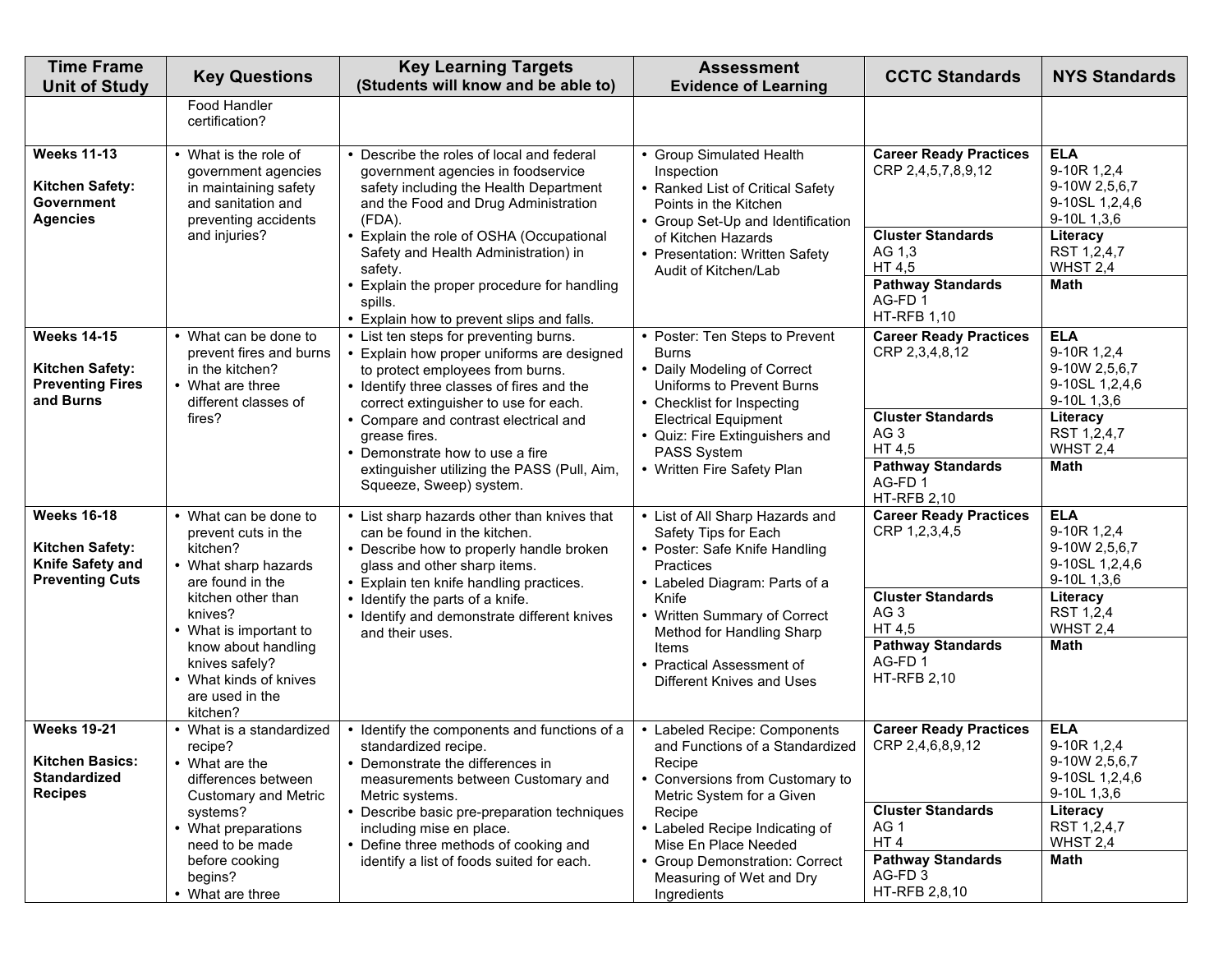| <b>Time Frame</b><br><b>Unit of Study</b>                                                 | <b>Key Questions</b>                                                                                        | <b>Key Learning Targets</b><br>(Students will know and be able to)                                                                                                                                   | <b>Assessment</b><br><b>Evidence of Learning</b>                                                                                                                  | <b>CCTC Standards</b>                                                           | <b>NYS Standards</b>                                                                    |
|-------------------------------------------------------------------------------------------|-------------------------------------------------------------------------------------------------------------|------------------------------------------------------------------------------------------------------------------------------------------------------------------------------------------------------|-------------------------------------------------------------------------------------------------------------------------------------------------------------------|---------------------------------------------------------------------------------|-----------------------------------------------------------------------------------------|
|                                                                                           | methods of cooking?                                                                                         |                                                                                                                                                                                                      | • Group List: Ten Foods Cooked<br>in Each of Three Methods                                                                                                        |                                                                                 |                                                                                         |
| <b>Weeks 22-24</b><br><b>Kitchen Basics:</b><br><b>Foodservice</b><br>Equipment           | • What is the proper use<br>of the equipment in a<br>commercial kitchen?                                    | • Identify and explain the proper use of the<br>basic small equipment used in a<br>commercial kitchen.<br>• Determine the correct pan to use<br>according to the recipe yield.                       | Demonstration: Use of Basic<br>Small Equipment<br>• Student-Created Labels for<br><b>Coolers and Freezers</b><br>Identifying Appropriate Storage                  | <b>Career Ready Practices</b><br>CRP 2,4,9,12                                   | <b>ELA</b><br>9-10R 1,2,4<br>9-10W 2,5,6,7<br>9-10SL 1,2,4,6<br>9-10L 1,3,6             |
|                                                                                           |                                                                                                             | • Explain how to store food and supplies<br>properly on shelves and in refrigerators<br>and freezers.<br>• Describe the order in which food and                                                      | of Food Items<br>• Group Poster: Correct Flow of<br>Supplies                                                                                                      | <b>Cluster Standards</b><br>AG 3<br>HT <sub>5</sub><br><b>Pathway Standards</b> | Literacy<br>RST 1,2,4,7<br>WHST 2,4<br><b>Math</b>                                      |
|                                                                                           |                                                                                                             | supplies flow through the culinary<br>establishment.                                                                                                                                                 |                                                                                                                                                                   | AG-FD 1,3<br><b>HT-RFB 2,10</b>                                                 |                                                                                         |
| <b>Weeks 25-27</b><br><b>Kitchen Basics:</b><br><b>Weights and</b><br><b>Measurements</b> | • What is the importance<br>of accurate<br>measurement in<br>cooking and baking?<br>• How is the yield of a | • Describe various measuring utensils and<br>their uses.<br>• Explain the importance of exact<br>measurements in cooking and baking.<br>• Explain the use of a portion scale to                      | • Conversion of Recipe to a<br><b>Different Desired Yield</b><br>• Quiz: Conversion, Conversion<br>Factors, and Desired Yields<br>• Group Project: Adjustments to | <b>Career Ready Practices</b><br>CRP 2,4,6,8,11,12                              | <b>ELA</b><br>9-10R 1,2,4<br>9-10W 2,5,6,7<br>9-10SL 1,2,4,6<br>9-10L 1,3,6             |
|                                                                                           | recipe changed?                                                                                             | correctly weigh ingredients.<br>• Use equivalences for basic units of<br>measure.                                                                                                                    | Time, Temperature, and<br>Equipment for Recipe with a<br>New Desired Yield                                                                                        | <b>Cluster Standards</b><br>AG <sub>1</sub><br>HT <sub>3</sub>                  | Literacy<br>RST 1,2,4,7<br>WHST 2,4                                                     |
|                                                                                           |                                                                                                             | • Describe how to increase or decrease the<br>yield in a recipe.<br>• Identify the correct equipment, time, and<br>temperature for increased or decreased<br>yield.                                  |                                                                                                                                                                   | <b>Pathway Standards</b><br>AG-FD 1,3<br><b>HT-RFB 2,10</b>                     | <b>Math</b>                                                                             |
| <b>Weeks 28-29</b><br><b>Kitchen Basics:</b><br>Cooking, Holding,<br>and Service          | • What is the proper use<br>of the equipment in a<br>commercial kitchen?                                    | • Describe the parts of and how to use a<br>commercial mixer.<br>• Describe and demonstrate how to adjust<br>the heat on a range for a given recipe.<br>• Explain the correct method for filling and | • Labeled Diagram: Commercial<br>Mixer with Written Summary of<br>Use<br>• Demonstration: Appropriate Use<br>of a Commercial Range                                | <b>Career Ready Practices</b><br>CRP 2,4,12                                     | <b>ELA</b><br>9-10R 1,2,4<br>9-10W 2,5,6,7<br>9-10SL 1,2,4,6<br>9-10L 1,3,6             |
| <b>Equipment</b>                                                                          |                                                                                                             | emptying hot holding wells.<br>• Demonstrate how to fill, drain, and wash<br>dishes using a commercial dishwasher.                                                                                   | • Written Summary: How to<br>Safely Fill and Drain Hot<br><b>Holding Wells</b>                                                                                    | <b>Cluster Standards</b><br>AG <sub>3</sub><br>HT <sub>3</sub>                  | Literacy<br>RST 1,2,4,7<br>WHST 2,4                                                     |
|                                                                                           |                                                                                                             |                                                                                                                                                                                                      | • Demonstration: Appropriate Use<br>of Commercial Dishwasher                                                                                                      | <b>Pathway Standards</b><br>AG-FD1<br>HT-RFB 2,8,10                             | <b>Math</b>                                                                             |
| <b>Weeks 30-31</b><br><b>Food Preparation:</b><br><b>Salads</b>                           | • What food preparation<br>techniques are used<br>for salads?                                               | • List the five types and four parts of salads.<br>• Demonstrate the correct method for<br>washing and preparing greens.<br>• Explain and demonstrate the correct cuts<br>for vegetables in salads.  | • Written List of Types and Parts<br>of Salads<br>• Group Project: One Type of<br>Salad with Student-Designed<br>Rubric<br>• Demonstration: Various Cuts of       | <b>Career Ready Practices</b><br>CRP 2,4,6<br><b>Cluster Standards</b>          | <b>ELA</b><br>9-10R 1,2,4<br>9-10W 2,5,6,7<br>9-10SL 1,2,4,6<br>9-10L 1,3,6<br>Literacy |
|                                                                                           |                                                                                                             |                                                                                                                                                                                                      | Vegetables<br>• Written Summary: Correct<br>Method for Cleaning Greens                                                                                            | AG <sub>1</sub><br>HT <sub>3</sub><br><b>Pathway Standards</b>                  | RST 1,2,4<br>WHST 2,4<br>Math                                                           |
|                                                                                           |                                                                                                             |                                                                                                                                                                                                      | and Other Vegetables                                                                                                                                              | AG-FD <sub>3</sub><br>HT-RFB 2,8,10                                             |                                                                                         |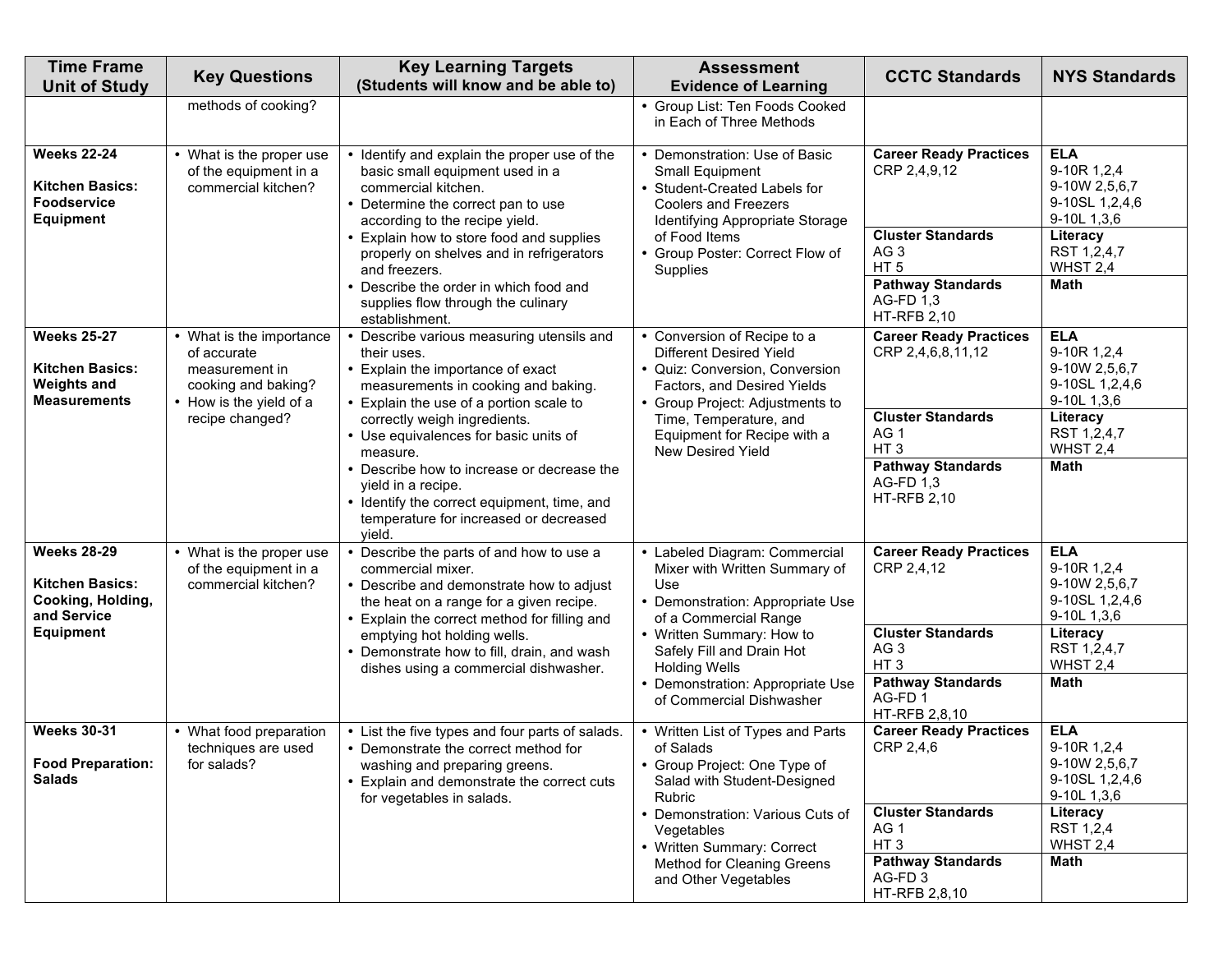| <b>Time Frame</b><br><b>Unit of Study</b>                                                     | <b>Key Questions</b>                                                                                                           | <b>Key Learning Targets</b><br>(Students will know and be able to)                                                                                                                                                               | <b>Assessment</b><br><b>Evidence of Learning</b>                                                                                                                     | <b>CCTC Standards</b>                                                                                                    | <b>NYS Standards</b>                                                                    |
|-----------------------------------------------------------------------------------------------|--------------------------------------------------------------------------------------------------------------------------------|----------------------------------------------------------------------------------------------------------------------------------------------------------------------------------------------------------------------------------|----------------------------------------------------------------------------------------------------------------------------------------------------------------------|--------------------------------------------------------------------------------------------------------------------------|-----------------------------------------------------------------------------------------|
| <b>Weeks 32-33</b><br><b>Food Preparation:</b><br><b>Basic Baking</b><br><b>Principles</b>    | • What are the essential<br>techniques for baking?<br>• What are some of the<br>common ingredients in<br>baking and what are   | • Identify the common ingredients in baking.<br>• List the different baking categories and<br>their importance.<br>• Explain the different functions of<br>strengtheners, shortening, sweeteners,                                | • Categorization of Recipes by<br>Common Ingredients<br>• Group Presentation: Functions<br>of Different Baking Ingredients<br>• Written Identification of Baking     | <b>Career Ready Practices</b><br>CRP 2,3,6,8,9,11,12                                                                     | <b>ELA</b><br>9-10R 1,2,4<br>9-10W 2,5,6,7<br>9-10SL 1,2,4,6<br>9-10L 1,3,6             |
|                                                                                               | their purposes?                                                                                                                | flavorings, chemical and organic liveners,<br>and thickeners in baking.                                                                                                                                                          | Ingredients and Explanation of<br>Their Function in a Recipe<br>• Quiz: Categories of Baking                                                                         | <b>Cluster Standards</b><br>AG <sub>3</sub><br>HT <sub>3</sub><br><b>Pathway Standards</b><br>AG-FD 2,3<br>HT-RFB 2,8,10 | Literacy<br>RST 1,2,4<br>WHST 2,4<br><b>Math</b>                                        |
| <b>Weeks 34-36</b><br><b>Food Preparation:</b><br>Baker's<br>Percentage and<br><b>Scaling</b> | • What are the essential<br>techniques for food<br>preparation?<br>• What are baker's<br>percentage and<br>scaling and why are | • Define and explain how to determine<br>baker's percentage.<br>• Define sifting and demonstrate its<br>importance.<br>• Define and demonstrate scaling.                                                                         | • Chart: Baker's Percentage and<br>Formula<br>• Written Explanation of<br>Differences in Recipes<br>with/without Sifted Ingredients<br>• Demonstration: Scaling with | <b>Career Ready Practices</b><br>CRP 2,4,6,8,9,11,12<br><b>Cluster Standards</b>                                         | <b>ELA</b><br>9-10R 1,2,4<br>9-10W 2,5,6,7<br>9-10SL 1,2,4,6<br>9-10L 1,3,6<br>Literacy |
|                                                                                               | they important?                                                                                                                |                                                                                                                                                                                                                                  | Written Summary of Importance<br>in Baking                                                                                                                           | AG <sub>1</sub><br>HT <sub>3</sub><br><b>Pathway Standards</b><br>AG-FD 2,3<br>HT-RFB 2,8,10                             | RST 1,2,4<br>WHST 2,4<br>Math                                                           |
| <b>Weeks 37-38</b><br><b>Food Preparation:</b><br>• Fruits and<br><b>Vegetables</b>           | • What food preparation<br>techniques are used<br>for fruits and<br>vegetables?<br>• What are herbs and                        | • Describe and demonstrate the preparation<br>of different types of fruits and vegetables.<br>• List and explain the U.S. Department of<br>Agriculture (USDA) quality grades for<br>fresh fruits, vegetables, roots, and tubers. | Group Poster: Categories of<br>Fruits and Vegetables<br>Group Research Project and<br>Presentation: Function of the<br><b>USDA</b>                                   | <b>Career Ready Practices</b><br>CRP 2,3,4,7,12                                                                          | <b>ELA</b><br>9-10R 1,2,4,8<br>9-10W 2,5,6,7<br>9-10SL 1,2,4,6<br>9-10L 1,3,6           |
| • Herbs and<br><b>Spices</b>                                                                  | spices and how are<br>they used?                                                                                               | • Explain how to prevent enzymatic<br>browning of fruits.<br>• Define herbs and spices and explain their<br>uses in food preparation.                                                                                            | • Group Demonstration:<br><b>Enzymatic Browning</b><br>• Written Comparison of<br>Differences in Texture, Flavor,<br>Color, and Nutrients of Different               | <b>Cluster Standards</b><br>AG <sub>1</sub><br>HT <sub>3</sub><br><b>Pathway Standards</b><br>AG-FD 1,2,3                | Literacy<br>RST 1,2,4<br>WHST 2,5,6,7<br><b>Math</b>                                    |
|                                                                                               |                                                                                                                                |                                                                                                                                                                                                                                  | Preparations of Vegetables<br>• Identification of Different Herbs<br>and Spices                                                                                      | HT-RFB 2,3,8,10                                                                                                          |                                                                                         |
| <b>Weeks 39-40</b><br><b>Working with</b><br>People                                           | • What is the importance<br>of teamwork in the<br>culinary industry?                                                           | • Explain how stereotypes and prejudices<br>can negatively affect how people work<br>together.<br>• Summarize what applicants should do to<br>prepare for job interviews.                                                        | • Group Performance Task<br>• Mock Interview with Student-<br><b>Created Rubric</b>                                                                                  | <b>Career Ready Practices</b><br>CRP 1,2,4,5,6,8,9,10,12                                                                 | <b>ELA</b><br>9-10R 1,2,4<br>9-10W 2,5,6,7<br>9-10SL 1,2,4,6<br>9-10L 1,3,6             |
|                                                                                               |                                                                                                                                | • Explain what a first impression is and its<br>impact on employability.                                                                                                                                                         |                                                                                                                                                                      | <b>Cluster Standards</b><br>AG 1,5<br>HT <sub>6</sub>                                                                    | Literacy<br>RST 1,2,4<br>WHST 2,4                                                       |
|                                                                                               |                                                                                                                                |                                                                                                                                                                                                                                  |                                                                                                                                                                      | <b>Pathway Standards</b><br>AG-FD4<br>HT-RFB 4,9,10                                                                      | Math                                                                                    |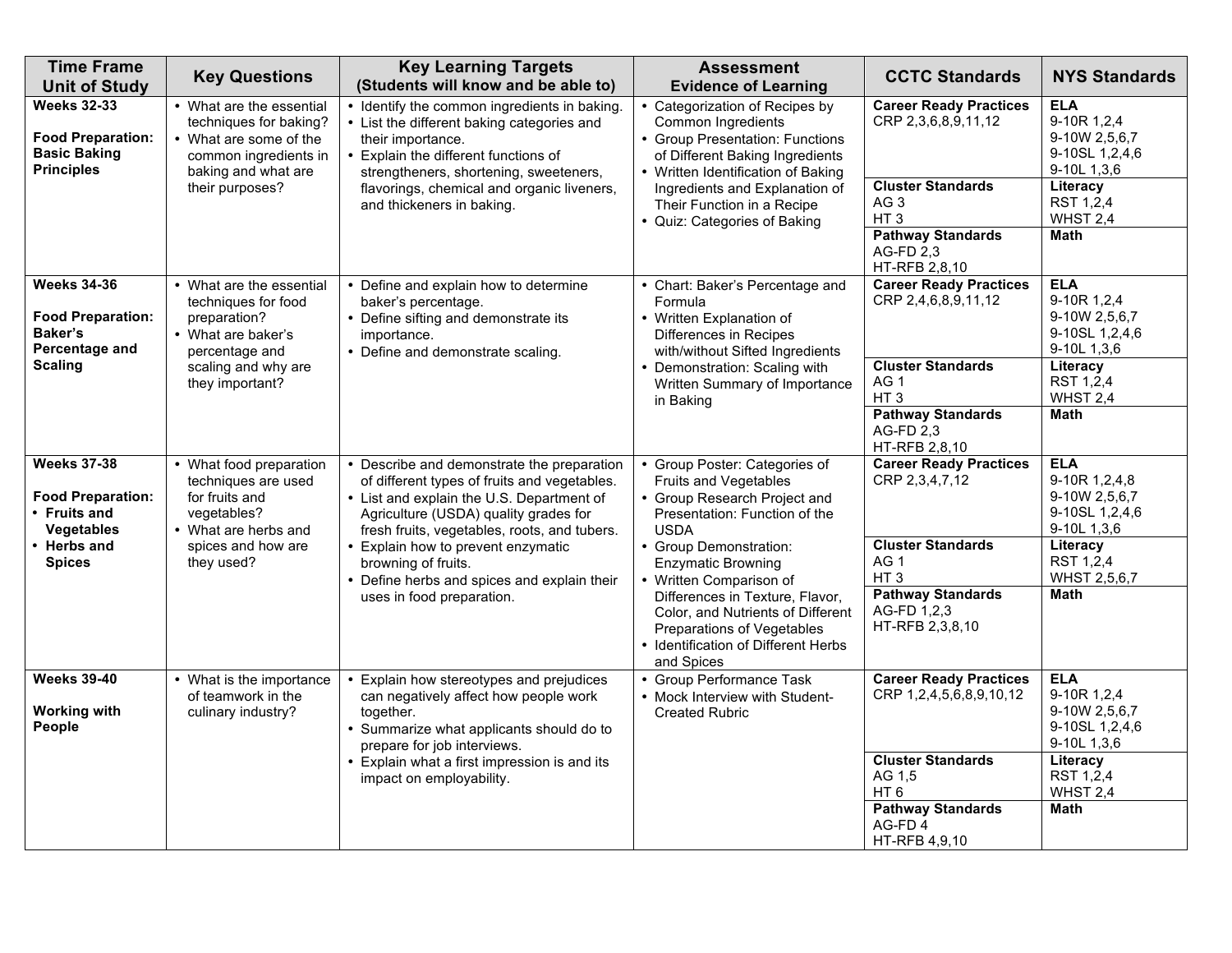# **Syracuse City School District Career and Technical Education Program Course Syllabus CUL 200: Culinary Arts 200**



#### **Program Overview**

The Culinary Arts Pathway at the Institute of Technology at Syracuse Central will provide students with the skills they need to excel in a career in the culinary professions, including pastry/baking techniques, food preparation, restaurant management, and food and kitchen safety. Students will learn classical culinary techniques and restaurant management essentials through lecture, hands-on experiences, and project-based learning. In addition, students will operate a Cafe and a catering business that will provide experience in menu selection, meal preparation and small business management. Students who successfully complete the Culinary Arts Pathway will be prepared to pursue continuing education or career opportunities such as line cook, pastry chef, chef and restaurant or banquet manager.

#### **Course Description**

In this class, students have the opportunity to explore the exciting and developing professions in the culinary industry using the National Restaurant Association's ProStart curriculum. Through the ProStart program, high school students can learn career-building skills and get a taste for success in an industry that is hungry for talent. In the first year of this two-year program, ProStart students will build a solid foundation for their future careers, and work toward the ProStart National Certificate of Achievement. Students will learn the essentials of food service safety, food preparation and management, and employability skills through hands-on application. Students will continue to develop their individual and team culinary skills through small scale food production in the kitchen.

#### **Pre-Requisites**

CUL 100: Culinary Arts 100

#### **Course Objectives**

By the end of this course, students will:

- 1. Identify the career ladders and pathways to become a foodservice professional.
- *2.* Develop the fundamental management and culinary skills needed to be a foodservice professional.
- 3. Understand the importance of safety procedures for foodservice professionals.
- 4. Develop employability skills of leadership, accountability, teamwork, and responsibility in the foodservice industry.
- 5. Learn the essentials of nutrition, customer service, communication, marketing, purchasing, inventory and cost control
- 6. Begin to obtain hours of mentored work experience toward the 400 required by ProStart Certification.
- 7. Take and pass the ProStart Level 1 Exam.

#### **Integrated Academics**

N/A

#### **Equipment and Supplies**

- **School will provide:** A full commercial kitchen with the necessary equipment for student labs, all textbooks and print materials, and training and subsidies for all certifications.
- **Student will provide:** N/A

#### **Textbook**

National Restaurant Association. *Foundations of Restaurant Management & Culinary Arts, Level 1*. New York: Prentice Hall, 2010.

#### **Grading**

- 55% Assignments: worksheets/homework, projects, and other projects to be announced (quantity foods, meal management, class presentations, etc.)
- 30% Food Labs: based on process and participation rather than the final product.
- 15% Quizzes and Exams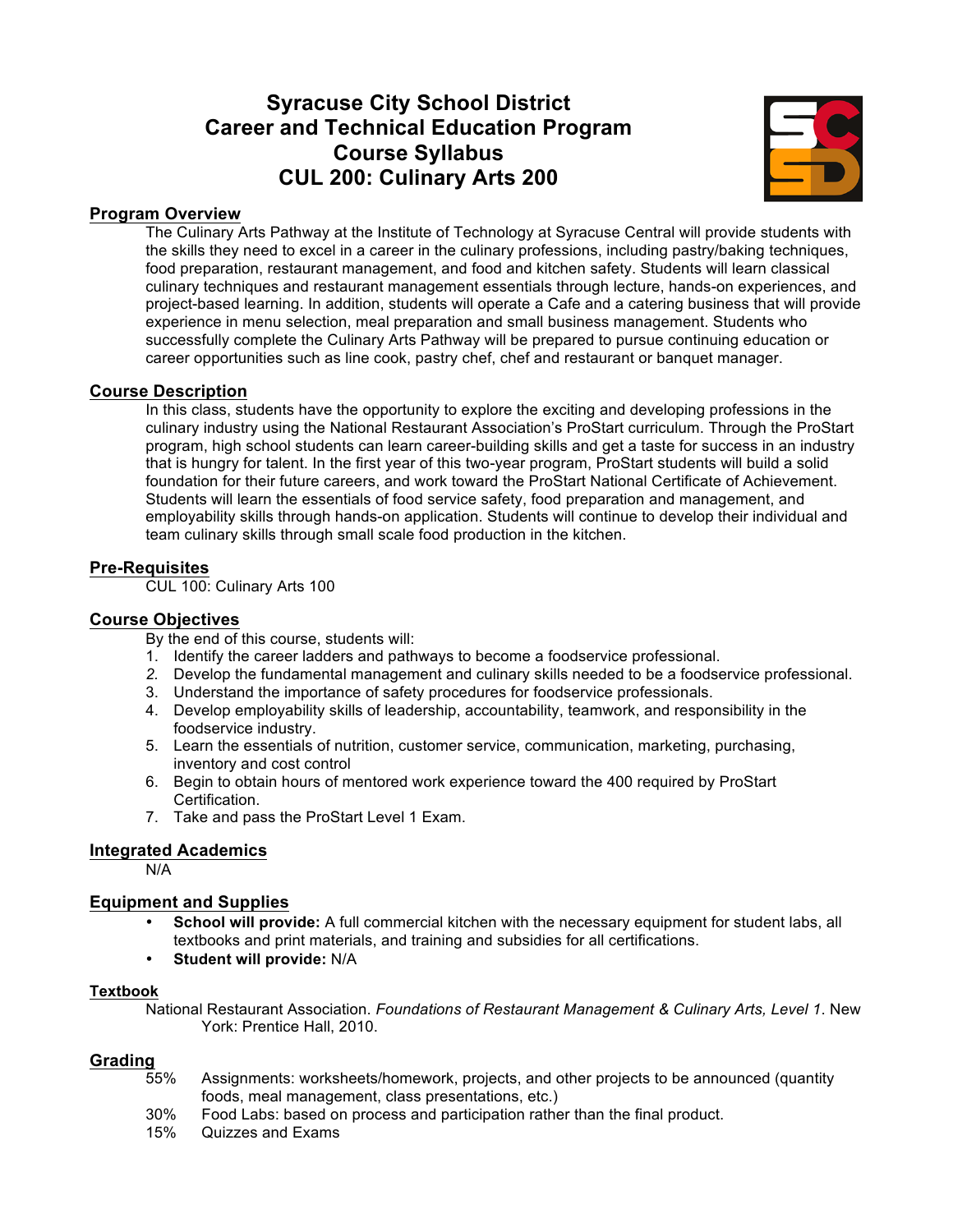### **Additional Course Policies**

- Students must have successfully completed the ServSafe Food Handler certification test during the first year of program.
- Students and parents will read and sign the Laboratory Safety and Sanitation Contract

| Quarter      | <b>Units of Study</b>                                                                                                                                                                                                                                                                                                     |
|--------------|---------------------------------------------------------------------------------------------------------------------------------------------------------------------------------------------------------------------------------------------------------------------------------------------------------------------------|
| 1            | Food Service Careers, Chefs, and Restaurants<br><b>Knife Cuts</b><br>Food Safety Management<br><b>Cleaning and Sanitizing</b><br><b>Kitchen Operation</b><br>o Culinary Professionals<br>Kitchen Brigade<br>$\circ$<br><b>Work Stations</b><br>$\circ$<br>o Standardized Recipes and Conversions<br>Menu and Menu Pricing |
| $\mathbf{2}$ | Kitchen Operation (cont.)<br><b>Kitchen Essentials</b><br>Terminology<br>Cooking and Heat Transfer Methods<br>$\circ$<br>o Cooking Methods, Seasonings, and Flavorings<br>$\circ$ Cooking and Nutrition                                                                                                                   |
| 3            | <b>Kitchen Essentials</b><br>○ Stocks<br>○ Soups<br>Sauces<br><b>Grand Sauces</b><br>$\circ$<br>○ Potatoes<br><b>Customer Service and Service Styles</b>                                                                                                                                                                  |
| 4            | <b>Management Essentials</b><br><b>Culinary Careers</b><br>Job Applications<br>Resumes<br>$\Omega$<br><b>Interviews</b><br>$\Omega$<br>○ Post-Secondary Education<br><b>Portfolio Presentation</b><br><b>Review and Final Examinations</b>                                                                                |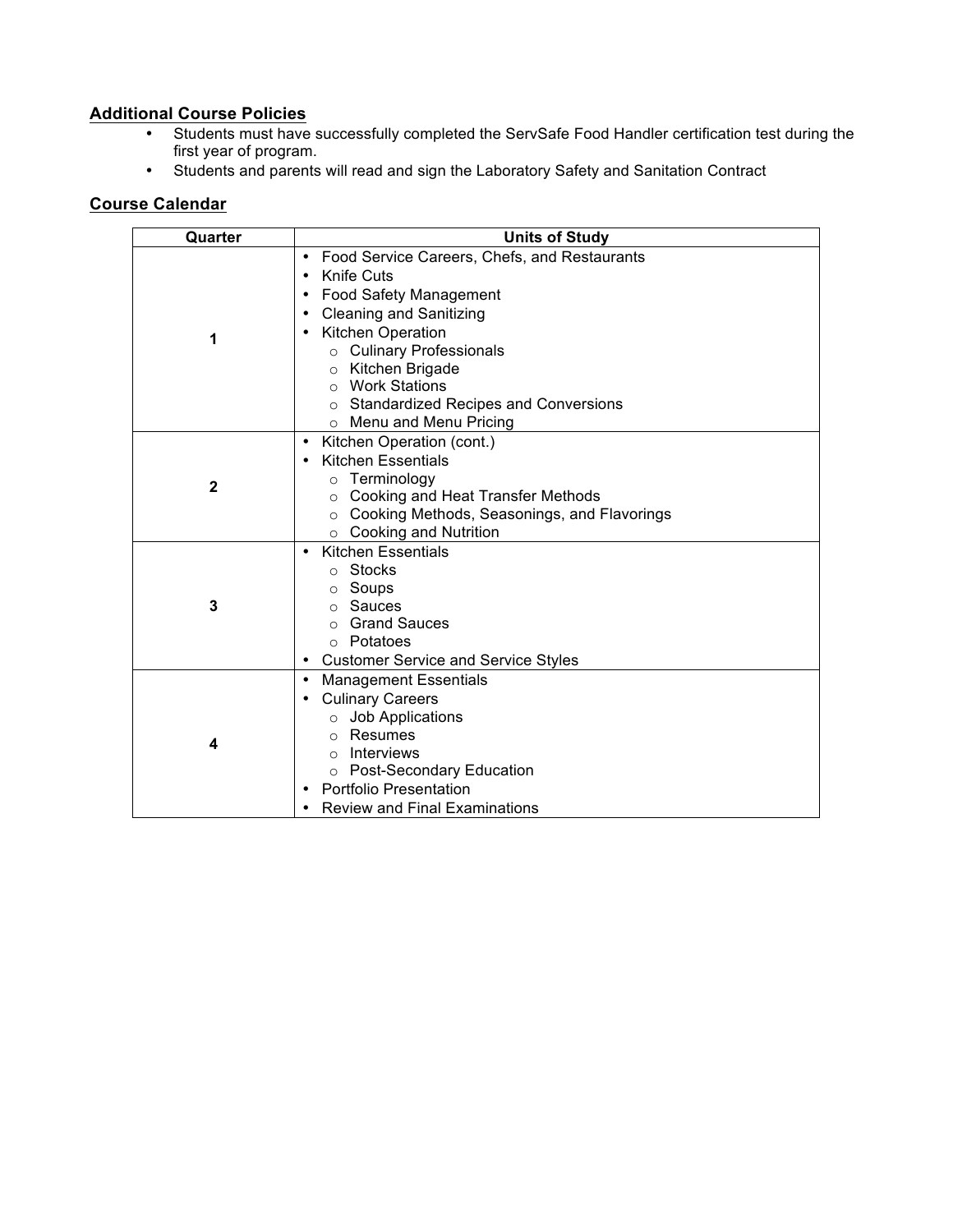#### **Syracuse City School District Career and Technical Education Program Scope and Sequence CUL 200: Culinary Arts 200**



| <b>Time Frame</b><br><b>Unit of Study</b>                                                                                                                                                                                       | <b>Key Questions</b>                                                                                                                                                                                                                                                                                                                                                                                                                                                                                                                   | <b>Key Learning Targets</b><br>(Students will know and be able to)                                                                                                                                                                                                                                                                                                                                                                                                                                                                                        | <b>Assessment</b><br><b>Evidence of Learning</b>                                                                                                                                                                                                                                                                                                          | <b>CCTC Standards</b>                                                                                                                                                            | <b>NYS Standards</b>                                                                                                                         |
|---------------------------------------------------------------------------------------------------------------------------------------------------------------------------------------------------------------------------------|----------------------------------------------------------------------------------------------------------------------------------------------------------------------------------------------------------------------------------------------------------------------------------------------------------------------------------------------------------------------------------------------------------------------------------------------------------------------------------------------------------------------------------------|-----------------------------------------------------------------------------------------------------------------------------------------------------------------------------------------------------------------------------------------------------------------------------------------------------------------------------------------------------------------------------------------------------------------------------------------------------------------------------------------------------------------------------------------------------------|-----------------------------------------------------------------------------------------------------------------------------------------------------------------------------------------------------------------------------------------------------------------------------------------------------------------------------------------------------------|----------------------------------------------------------------------------------------------------------------------------------------------------------------------------------|----------------------------------------------------------------------------------------------------------------------------------------------|
| Weeks 1-3<br><b>Food Service</b><br>Careers, Chefs, and<br><b>Restaurants</b><br><b>Knife Cuts</b>                                                                                                                              | • Why is it important follow<br>classroom guidelines and<br>procedures?<br>What is a professional portfolio<br>and why is it important?<br>• What are some trending<br>occupations in food service?<br>• What is Skills USA and how<br>might it help advance your<br>career in Culinary Arts?<br>• What are restaurateurs and<br>what are their roles?<br>• What are different types of<br>Chefs, their training, and roles?<br>• What are the most common<br>knife cuts?<br>• Why is it important that all knife<br>cuts are uniform? | • Demonstrate expected classroom<br>guidelines and procedures.<br>• Create a professional portfolio for the<br>school year demonstrating various<br>cooking techniques learned.<br>• Identify new occupations within the food<br>service industry.<br>• Define and discuss various competition<br>and community service aspects of Skills<br>USA.<br>• Compare the differences between the<br>roles of chefs and restaurant owners.<br>• List and demonstrate various types of<br>knife cuts.<br>• Explain the importance of uniformity in<br>knife cuts. | • Classroom Poster:<br>Guidelines and<br>Expectations<br>• Professional Portfolio<br>• Group Presentation:<br>Trending Occupation in<br>Foodservice<br>• Think-Pair-Share:<br><b>Benefits of Joining Skills</b><br><b>USA</b><br>• Group Concept Map:<br><b>Compare/Contrast Roles</b><br>of Chefs and<br>Restaurateurs<br>• Carrot Cutting<br>Experiment | <b>Career Ready Practices</b><br>CRP 1,2,4,5,9,10,11,12<br><b>Cluster Standards</b><br>AG 1,2,5<br>HT <sub>6</sub><br><b>Pathway Standards</b><br>AG-FD4<br><b>HT-RFB 9,10</b>   | <b>ELA</b><br>9-10R 1,2,4,7<br>9-10W 2,4,5,7<br>9-10SL 1,2,4,6<br>9-10L 1,3,4,6<br>Literacy<br>RST 1,2,4,7<br>WHST 2,4,5,6,7<br><b>Math</b>  |
| Weeks 4-6<br><b>Food Safety</b><br><b>Management</b><br><b>Cleaning and</b><br>Sanitizing                                                                                                                                       | • What is a food borne illness?<br>• What are three hazards that<br>make food unsafe?<br>• What personal behaviors<br>contaminate food?<br>• What are the ways to prevent<br>cross-contamination?<br>• What are the elements of a<br>master cleaning schedule?                                                                                                                                                                                                                                                                         | • Review ServSafe Food Handler<br>guidelines and procedures for identifying<br>food borne illnesses, food hazards,<br>personal hygiene, and food safety.<br>• Identify ways to prevent cross-<br>contamination.<br>• Create and explain a master cleaning<br>schedule for the culinary lab.                                                                                                                                                                                                                                                               | • Article Activity: Food<br><b>Borne Illness</b><br>• Word Wall: Preventing<br>Cross-Contamination<br>• Group Project: Master<br>Schedule of Cleaning<br><b>Duties</b>                                                                                                                                                                                    | <b>Career Ready Practices</b><br>CRP 2,3,4,5,8,12<br><b>Cluster Standards</b><br>AG <sub>3</sub><br>HT 4,5<br><b>Pathway Standards</b><br><b>AG-FD 1,2</b><br><b>HT-RFB 2,10</b> | <b>ELA</b><br>9-10R 1,2,4,7<br>9-10W 2,4,5,7<br>9-10SL 1,2,6<br>9-10L 1,3,4,6<br>Literacy<br>RST 1,2,4,7<br><b>WHST 2,4,7</b><br><b>Math</b> |
| Weeks 7-14<br><b>Kitchen Operation</b><br>• Culinary<br><b>Professionals</b><br><b>Kitchen Brigade</b><br><b>Work Stations</b><br><b>Standardized</b><br>Recipes and<br><b>Conversions</b><br>• Menu and Menu<br><b>Pricing</b> | • What does it mean to be a<br>culinary professional?<br>• What is a kitchen brigade?<br>• What is a work station?<br>• What are the components and<br>functions of a standardized<br>recipe?<br>• How are recipes converted to<br>yield smaller and larger<br>quantities based on operational<br>needs?<br>• What are some determining<br>factors when creating a menu?<br>• How are the prices of menu                                                                                                                               | • Identify the standards of a culinary<br>professional.<br>• Create a kitchen brigade explaining the<br>task of each worker.<br>• Create work stations for the culinary lab.<br>• Identify and demonstrate functions of a<br>standardized recipe.<br>• Determine the cost per serving and the<br>total cost of a recipe.<br>• Create a menu and explain the steps of<br>costing out a menu.                                                                                                                                                               | • Research: Culinary<br><b>Professional Standards</b><br>• Group Project: Kitchen<br><b>Brigade</b><br>• Group Project: Work<br><b>Stations</b><br>• Written Standardized<br>Recipe<br>• Activity: Costing Recipes<br>• Concept Map: Factors in<br>Creating a Menu                                                                                        | <b>Career Ready Practices</b><br>CRP 2,4,6,8,11,12<br><b>Cluster Standards</b><br>AG 2<br>HT <sub>3</sub><br><b>Pathway Standards</b><br>AG-FD <sub>3</sub><br>HT-RFB 2,5,10     | <b>ELA</b><br>9-10R 1,2,4,7,8<br>9-10W 2,4,5,6,7<br>9-10SL 1,2,4,6<br>9-10L 1,3,4,6<br>Literacy<br>RST 1,2,4,7<br>WHST 2,4,5,6,7<br>Math     |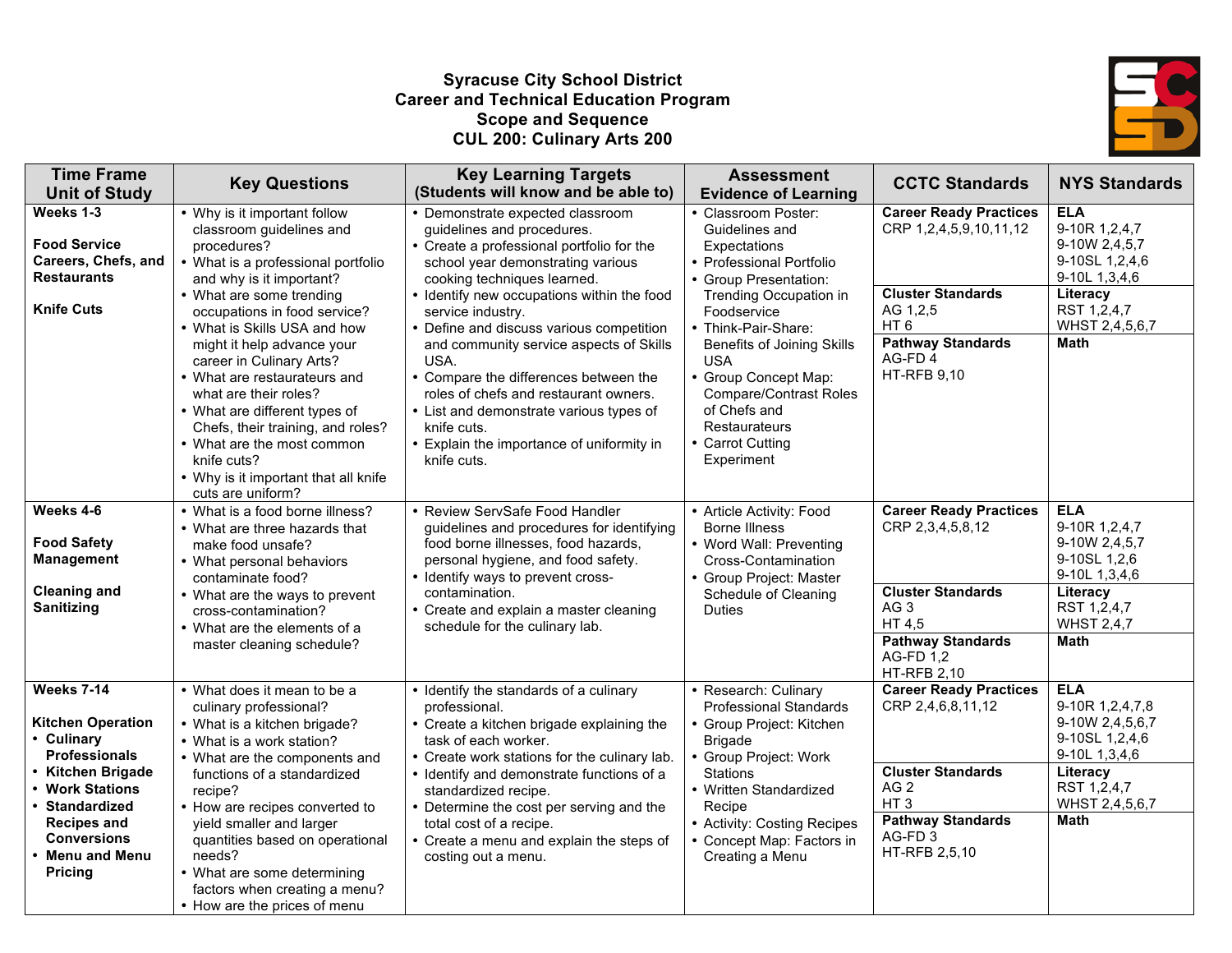| <b>Time Frame</b><br><b>Unit of Study</b>                                                                                     | <b>Key Questions</b>                                                                                                                                                                                                                                                                                                                                                                 | <b>Key Learning Targets</b><br>(Students will know and be able to)                                                                                                                                                                                                                                  | <b>Assessment</b><br><b>Evidence of Learning</b>                                                                                                                                                                                                                                                        | <b>CCTC Standards</b>                                                                                                                                                       | <b>NYS Standards</b>                                                                                                               |
|-------------------------------------------------------------------------------------------------------------------------------|--------------------------------------------------------------------------------------------------------------------------------------------------------------------------------------------------------------------------------------------------------------------------------------------------------------------------------------------------------------------------------------|-----------------------------------------------------------------------------------------------------------------------------------------------------------------------------------------------------------------------------------------------------------------------------------------------------|---------------------------------------------------------------------------------------------------------------------------------------------------------------------------------------------------------------------------------------------------------------------------------------------------------|-----------------------------------------------------------------------------------------------------------------------------------------------------------------------------|------------------------------------------------------------------------------------------------------------------------------------|
|                                                                                                                               | items determined?                                                                                                                                                                                                                                                                                                                                                                    |                                                                                                                                                                                                                                                                                                     |                                                                                                                                                                                                                                                                                                         |                                                                                                                                                                             |                                                                                                                                    |
| <b>Weeks 15-19</b><br><b>Kitchen Essentials</b><br>• Terminology<br>• Cooking and Heat                                        | • What equipment is needed for<br>receiving and storing food and<br>supplies?<br>• What equipment is needed for<br>holding and serving food and                                                                                                                                                                                                                                      | • Identify equipment needed for receiving,<br>storing, holding, and serving food and<br>beverages.<br>• Define mise en place.<br>• Categorize cooking and heat transfer                                                                                                                             | • Word Wall: Equipment for<br>Receiving, Storing,<br><b>Holding and Serving</b><br>Food, Beverages, and<br>Supplies                                                                                                                                                                                     | Career Ready Practices<br>CRP 2,3,4,7,11,12                                                                                                                                 | <b>ELA</b><br>9-10R 1,2,4,7,8<br>9-10W 2,4,5,6,7<br>9-10SL 1,2,4,6<br>9-10L 1,3,4,6                                                |
| <b>Transfer Methods</b><br>• Cooking<br>Methods,<br>Seasonings, and<br><b>Flavorings</b><br>• Cooking and<br><b>Nutrition</b> | beverages?<br>• What is mise en place?<br>• How is heat transferred to food<br>through conduction, convection,<br>and radiation?<br>• What are different types of<br>cooking methods?<br>• What is the difference between<br>seasoning and flavoring?<br>• How can culinary professionals<br>use the dietary guidelines for<br>Americans to plan meals?<br>• What is a healthy diet? | methods and explain which method is<br>correct based on a given recipe.<br>• Explain and demonstrate different<br>cooking techniques in the kitchen lab.<br>• Compare and contrast seasonings and<br>flavorings.<br>• Explain dietary guidelines.<br>• Explain the components of a healthy<br>diet. | • Flow Chart: Heat Transfer<br>Methods<br>• Performance<br>Assessment: Cooking<br>with Heat Transfer<br>Methods<br>• Performance Assessment<br>with Rubric: Cooking<br>Techniques<br>• Lab: Identification of<br>Flavorings and<br>Seasonings<br>· Research Project: Dietary<br>Guidelines and Creating | <b>Cluster Standards</b><br>AG 2.3<br>HT <sub>3</sub><br><b>Pathway Standards</b><br>AG-FD 2,3<br>HT-RFB 2,8,10                                                             | Literacy<br>RST 1,2,4,7<br>WHST 2,4,5,6,7<br>Math                                                                                  |
| <b>Weeks 20-23</b><br><b>Kitchen Essentials</b><br>• Stocks<br>• Soups                                                        | • What are four essential parts of<br>a stock and their specific<br>ingredients?<br>• What are two basic kinds of<br>soup?                                                                                                                                                                                                                                                           | • Identify and explain the parts of a stock<br>and their specific ingredients.<br>• Define two basic soups and<br>demonstrate how to prepare them.<br>• List ingredients for various soups.                                                                                                         | <b>Healthier Recipes</b><br>• Think-Pair-Share: Parts<br>of a Stock<br>• Drawing: Parts of Stock<br>and Specific Ingredients<br>• Performance                                                                                                                                                           | <b>Career Ready Practices</b><br>CRP 2,4,6,8,12                                                                                                                             | <b>ELA</b><br>9-10R 1,2,4,7,8<br>9-10W 2,4,5,6,7<br>9-10SL 1,2,4,6<br>9-10L 1,3,4,6                                                |
| • Sauces<br>• Grand Sauces                                                                                                    | • How are the basic ingredients<br>for broth, consommé, puree,<br>clear, and cream soups<br>prepared?<br>• What are the grand or mother<br>sauces?<br>• What are the proper ingredients<br>for sauces?                                                                                                                                                                               | • List the grand or mother sauces.<br>• List the proper ingredients for sauces<br>and demonstrate how to prepare them.                                                                                                                                                                              | Assessment: Basic<br>Soups<br>• Research Project:<br><b>Grand/Mother Sauces</b><br>• Performance<br>Assessment:<br><b>Grand/Mother Sauces</b>                                                                                                                                                           | <b>Cluster Standards</b><br>AG <sub>2</sub><br>HT <sub>3</sub><br><b>Pathway Standards</b><br>AG-FD 2.3<br>HT-RFB 2,8,10                                                    | Literacy<br>RST 1,2,4,7<br>WHST 2,4,5,6,7<br>Math                                                                                  |
| <b>Weeks 24-25</b><br><b>Kitchen Essentials:</b><br><b>Potatoes</b>                                                           | • What are some different types of<br>potatoes?<br>• What are methods for selecting,<br>receiving, and storing potatoes?<br>• What are different types of<br>cooking methods and recipes for<br>preparing potatoes?                                                                                                                                                                  | • Identify and compare various types of<br>potatoes.<br>• Explain methods of selecting, receiving,<br>and storing potatoes.<br>• Demonstrate different methods for<br>cooking potatoes.                                                                                                             | • Poster: Methods for<br>Selecting, Receiving, and<br><b>Storing Potatoes</b><br>• Performance<br>Assessment: Cooking<br>Potatoes Using Different<br>Methods                                                                                                                                            | <b>Career Ready Practices</b><br>CRP 2,3,6,8,11<br><b>Cluster Standards</b><br>AG <sub>2</sub><br>HT <sub>3</sub><br><b>Pathway Standards</b><br>AG-FD 2,3<br>HT-RFB 2,8,10 | <b>ELA</b><br>9-10R 1,2,4,7<br>9-10W 2,4,5,7<br>9-10SL 1,2,6<br>9-10L 1,3,4,6<br>Literacy<br>RST 1,2,4,7<br>WHST 2,4,5,6,7<br>Math |
| <b>Weeks 26-28</b><br><b>Customer Service</b><br>and Service Styles                                                           | • What is meant by service and<br>hospitality and how do they<br>affect an operation's success?<br>• What is the importance of first                                                                                                                                                                                                                                                 | • Define service and hospitality and<br>demonstrate both.<br>• Identify the importance of first<br>impressions and explain why they are                                                                                                                                                             | • Written Test: Service and<br>Hospitality<br>• Performance<br>Assessment: Table                                                                                                                                                                                                                        | <b>Career Ready Practices</b><br>CRP 1,2,4,5,6,8,9,10,12                                                                                                                    | <b>ELA</b><br>9-10R 1,2,4,7<br>9-10W 2,4,5,7<br>9-10SL 1,2,6<br>9-10L 1,3,4,6                                                      |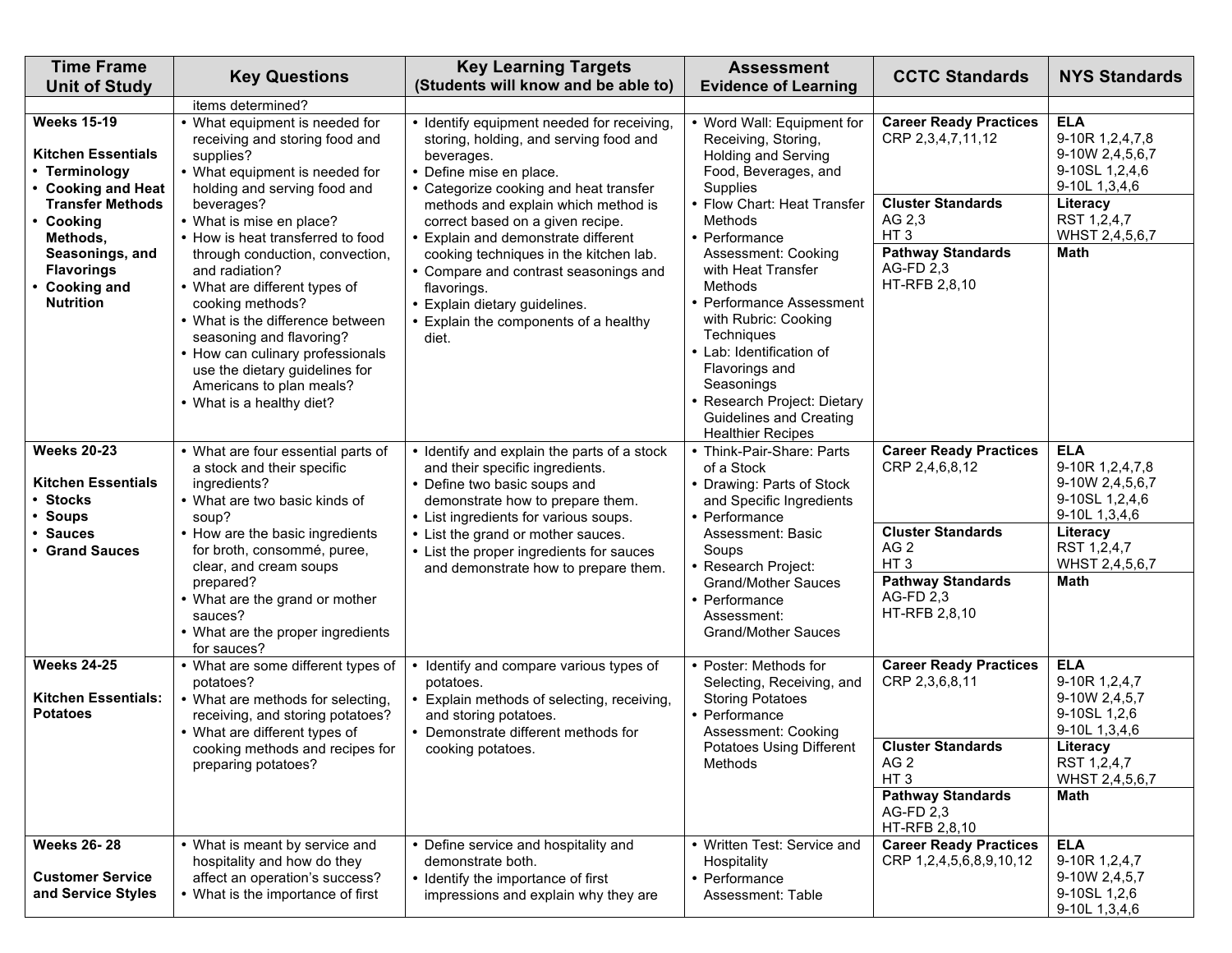| <b>Time Frame</b><br><b>Unit of Study</b>                                        | <b>Key Questions</b>                                                                                                                                                       | <b>Key Learning Targets</b><br>(Students will know and be able to)                                                                                                                          | <b>Assessment</b><br><b>Evidence of Learning</b>                                                                       | <b>CCTC Standards</b>                                                                                             | <b>NYS Standards</b>                                                                |
|----------------------------------------------------------------------------------|----------------------------------------------------------------------------------------------------------------------------------------------------------------------------|---------------------------------------------------------------------------------------------------------------------------------------------------------------------------------------------|------------------------------------------------------------------------------------------------------------------------|-------------------------------------------------------------------------------------------------------------------|-------------------------------------------------------------------------------------|
|                                                                                  | impressions?<br>• What are different styles of table<br>settings and service?                                                                                              | important.<br>• Identify and demonstrate different styles<br>of table settings and service.                                                                                                 | Settings and Service                                                                                                   | <b>Cluster Standards</b><br>AG 2,5<br>HT <sub>3</sub><br><b>Pathway Standards</b><br>AG-FD 1,2,3<br>HT-RFB 4,9,10 | Literacy<br>RST 1,2,4,7<br><b>WHST 2,4,9</b><br><b>Math</b>                         |
| <b>Weeks 29-32</b><br><b>Management</b><br><b>Essentials</b>                     | • What is leadership?<br>• How can diversity be promoted<br>in the workplace?<br>• How do stereotypes and<br>prejudices negatively affect                                  | • Discuss the importance of leadership in<br>the workplace.<br>• Identify ways to promote diversity in the<br>workplace.<br>• Define prejudice and stereotypes and                          | • Performance<br>Assessment: Group<br>Leadership<br>• Presentation: Diversity,<br>Prejudice, and                       | <b>Career Ready Practices</b><br>CRP 1,2,4,5,6,8,9,10,12                                                          | <b>ELA</b><br>9-10R 1,2,4,7<br>9-10W 2,4,5,7<br>9-10SL 1,2,4,6<br>99-10L 1,3,4,6    |
|                                                                                  | people's ability to be productive<br>and successful?                                                                                                                       | discuss the impact in a work<br>environment.                                                                                                                                                | Stereotypes in the<br>Workplace                                                                                        | <b>Cluster Standards</b><br>AG 2,5<br>HT 3.6<br><b>Pathway Standards</b><br><b>AG-FD 2,3</b><br>HT-RFB 4,9,10     | Literacy<br>RST 1,2,4,7<br>WHST 2,4,5,6,7<br><b>Math</b>                            |
| <b>Weeks 33-37</b><br><b>Culinary Careers</b><br>• Job Applications<br>• Resumes | • What does an effective job-<br>search plan include?<br>• What are the skills needed by<br>restaurant and foodservice<br>professionals?                                   | • Create a job-search plan.<br>• Identify the skills needed for success in<br>the food industry.<br>• Discuss the importance of mentorship<br>for career success.                           | • Essay: Foodservice<br><b>Career Skills</b><br>• Written Resume<br>• Performance<br>Assessment: Mock                  | <b>Career Ready Practices</b><br>CRP 1,2,4,5,6,8,9,10,12                                                          | <b>ELA</b><br>9-10R 1,2,4,7,8<br>9-10W 2,4,5,6,7<br>9-10SL 1,2,4,6<br>9-10L 1,3,4,6 |
| • Interviews<br>• Post-Secondary<br><b>Education</b>                             | • Why is it important to have a<br>mentor?<br>• How do you write a resume?<br>• What are the skills for an<br>effective job interview?<br>• What are the steps to choosing | • Identify effective resume writing<br>techniques.<br>• Write an effective resume.<br>• Identify the skills for an effective job<br>interview.<br>• Explain the steps in choosing a college | Interview<br>• Presentation: College or<br><b>Trade School</b>                                                         | <b>Cluster Standards</b><br>AG 2,5<br>HT 3,6<br><b>Pathway Standards</b><br>AG-FD4<br>HT-RFB 4,9,10               | Literacy<br>RST 1,2,4,7<br>WHST 2,4,5,6,7<br>Math                                   |
|                                                                                  | a college or trade school?                                                                                                                                                 | or trade school by researching various<br>post-secondary institutions.                                                                                                                      |                                                                                                                        |                                                                                                                   |                                                                                     |
| <b>Weeks 38-40</b><br>Professional<br><b>Portfolio</b><br><b>Presentation</b>    | • What does a successful<br>professional portfolio look like?<br>• What are some things you have<br>learned and how will you apply<br>them to the culinary industry?       | • Present a completed professional<br>portfolio.<br>• Reflect on what they have learned and<br>how they will apply it to their work in the<br>foodservice industry.                         | • Presentation:<br>Professional Portfolio<br>• Reflection Essay:<br>Learning and Application<br>• Final Practical Exam | <b>Career Ready Practices</b><br>CRP 1,2,4,5,6,8,9,10,12                                                          | <b>ELA</b><br>9-10R 1,2,4,7<br>9-10W 2,4,5,7<br>9-10SL 1,2,4,6<br>9-10L 1,3,4,6     |
| <b>Review and Final</b><br><b>Examinations</b>                                   |                                                                                                                                                                            |                                                                                                                                                                                             | • ProStart Level 1 Exam                                                                                                | <b>Cluster Standards</b><br>AG 2,5<br>HT 3,6<br><b>Pathway Standards</b><br>AG-FD 1,2,3,4<br>HT-RFB 2,4,8,9,10    | Literacy<br>RST 1,2,4,7<br>WHST 2,4,5,6,7<br><b>Math</b>                            |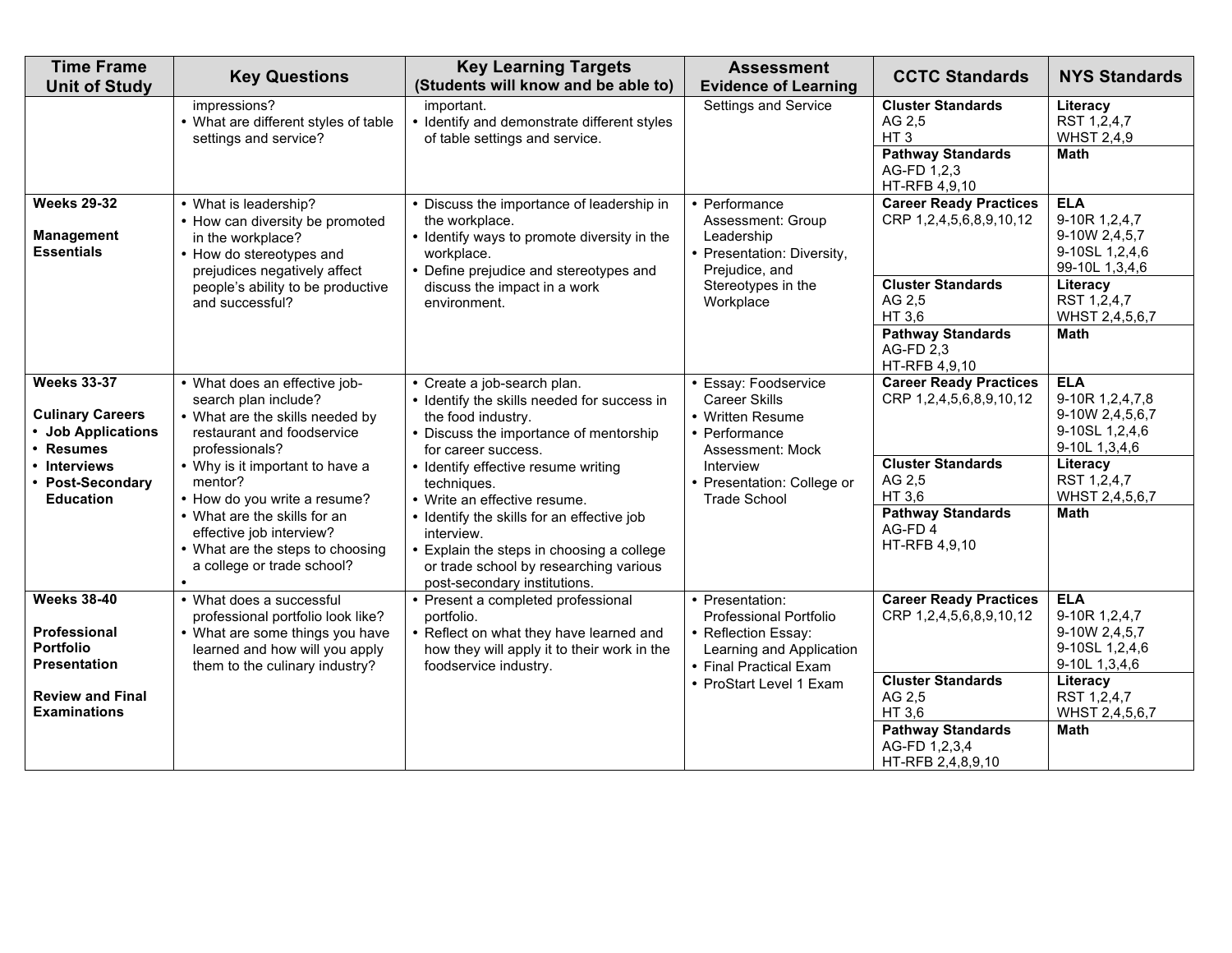# **Syracuse City School District Career and Technical Education Program Course Syllabus CUL 300: Culinary Arts 300**



#### **Program Overview**

The Culinary Arts Pathway at the Institute of Technology at Syracuse Central will provide students with the skills they need to excel in a career in the culinary professions, including pastry/baking techniques, food preparation, restaurant management, and food and kitchen safety. Students will learn classical culinary techniques and restaurant management essentials through lecture, hands-on experiences, and project-based learning. In addition, students will operate a Cafe and a catering business that will provide experience in menu selection, meal preparation and small business management. Students who successfully complete the Culinary Arts Pathway will be prepared to pursue continuing education or career opportunities such as line cook, pastry chef, chef and restaurant or banquet manager.

#### **Course Description**

In this class, students have the opportunity to develop and apply more advanced culinary skills to prepare for the ProStart National Certificate of Achievement and a career in the culinary industry using the National Restaurant Association's ProStart curriculum. Students will learn and apply more skills in food preparation and storage, nutrition, cost control, purchasing and marketing. The students will also develop an awareness of the environmental impact of the food service industry along with the latest trends in sustainable food practices. Students will continue to develop their individual and team culinary skills through small scale food production in the kitchen with an emphasis on food safety.

#### **Pre-Requisites**

CUL 100: Culinary Arts 100 CUL 200: Culinary Arts 200

#### **Course Objectives**

By the end of this course, students will:

- 1. Learn the essentials of nutrition, customer service, communication, marketing, purchasing, inventory and cost control in the foodservice industry.
- 2. Understand and demonstrate safety procedures for foodservice professionals.
- 3. Develop more advanced management and culinary skills needed to be a foodservice professional.
- 4. Learn advanced techniques for the preparation and storage of dairy products, meats, and seafood.
- 5. Understand the impact of the foodservice industry on the environment and current sustainable food practices.
- 6. Complete at least 400 hours of mentored work experience toward ProStart Certification.
- 7. Take and pass the ProStart Level 2 Exam.

#### **Integrated Academics**

1 CTE Integrated Math Credit

#### **Equipment and Supplies**

- **School will provide:** A full commercial kitchen with the necessary equipment for student labs, all textbooks and print materials, and training and subsidies for all certifications.
- **Student will provide:** N/A

#### **Textbook**

National Restaurant Association. *Foundations of Restaurant Management & Culinary Arts, Level 2*. New York: Prentice Hall, 2010.

# Grading<sub>60%</sub>

- Assignments: worksheets/homework, projects, and other assignment to be announced (quantity foods, meal management, class presentations, etc.)
- 25% Food Labs: based on process and participation rather than the final product.
- 15% Quizzes and Exams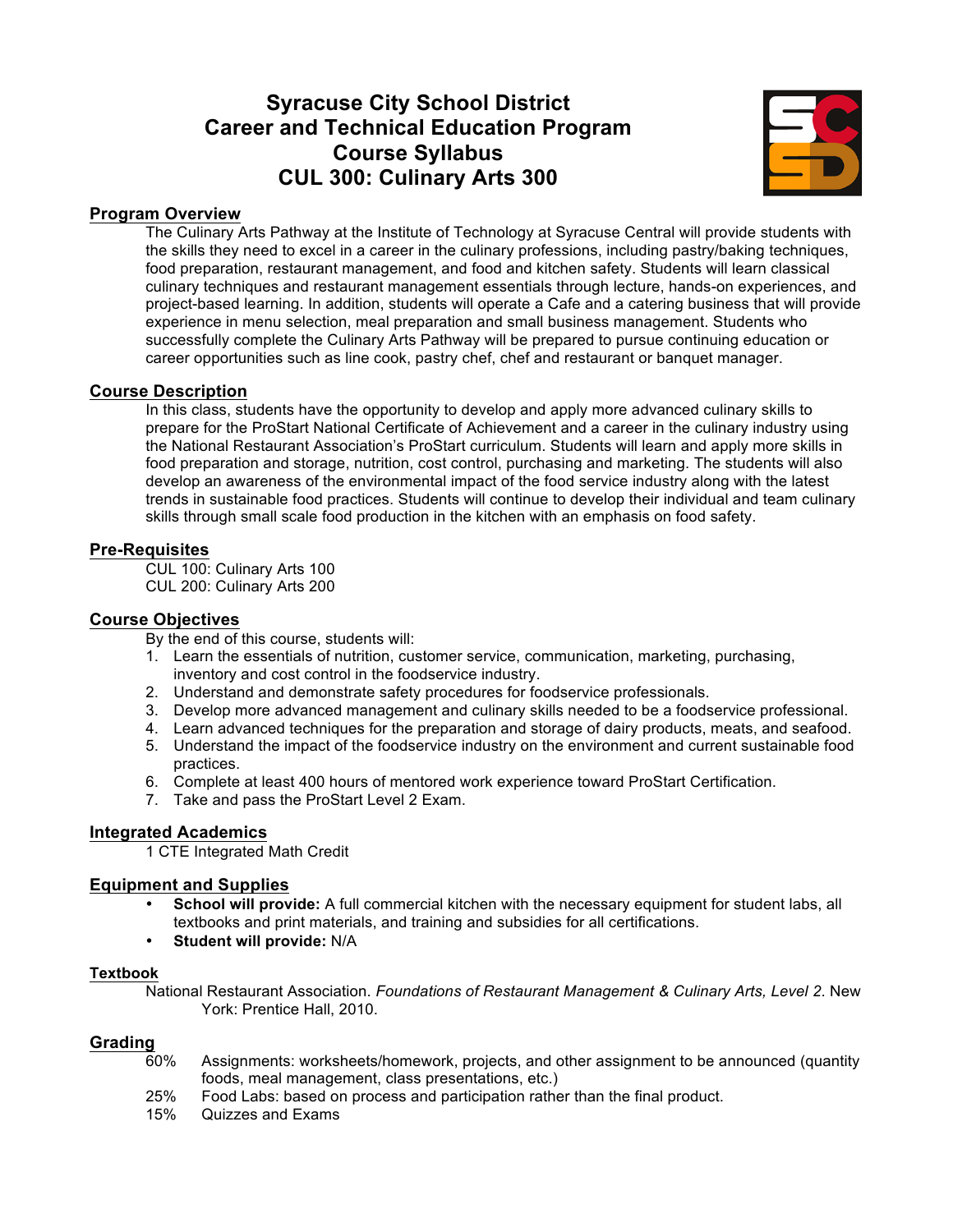## **Additional Course Policies**

- Students must pass the Pro-Start Level 1 Exam during their sophomore year in order to progress into the junior year Pro-Start Level 2 course.
- Students and Parents will read and sign the Laboratory Safety and Sanitation Contract

| Quarter      | <b>Units of Study</b>                                                                                                                                                                                                                                                                                                                                                                                                                                                              |  |  |
|--------------|------------------------------------------------------------------------------------------------------------------------------------------------------------------------------------------------------------------------------------------------------------------------------------------------------------------------------------------------------------------------------------------------------------------------------------------------------------------------------------|--|--|
| 1            | Syllabus<br>٠<br>ServSafe Review<br>٠<br><b>Food Preparation</b><br>Dairy Products and Eggs<br>$\circ$<br><b>Breakfast Foods and Drinks</b><br>$\circ$<br>Sandwiches<br>$\circ$<br><b>Basics of Nutrition</b><br>٠                                                                                                                                                                                                                                                                 |  |  |
| $\mathbf{2}$ | Cost Control<br>$\bullet$<br><b>Food Costs</b><br>$\circ$<br>Labor Costs<br>$\Omega$<br>o Quality Standards<br><b>Food Preparation</b><br>٠<br>Salads<br>$\circ$<br>Salad Dressings and Dips<br>$\circ$<br>Garnishes<br>$\circ$                                                                                                                                                                                                                                                    |  |  |
| 3            | Introduction to Purchasing<br>$\bullet$<br><b>Making Purchasing Decisions</b><br>$\circ$<br><b>Managing Purchases</b><br>$\circ$<br><b>Food Preparation</b><br>o Meat<br><b>Charcuterie and Garde Manger</b><br>$\circ$<br>o Poultry<br>Seafood<br>$\circ$                                                                                                                                                                                                                         |  |  |
| 4            | Introduction to Marketing<br>$\bullet$<br>○ Market Analysis<br><b>Market Identity</b><br>$\circ$<br>Communication<br>$\circ$<br>Menu as Marketing Tool<br>$\circ$<br><b>Environmental Responsibility</b><br>Introduction<br>$\circ$<br><b>Water Conservation</b><br>$\bigcirc$<br>o Energy Conservation<br><b>Waste Management</b><br>$\circ$<br><b>Sustainable Food Practices</b><br>$\Omega$<br>Professional Portfolio Presentation<br><b>Review and Final Examinations</b><br>٠ |  |  |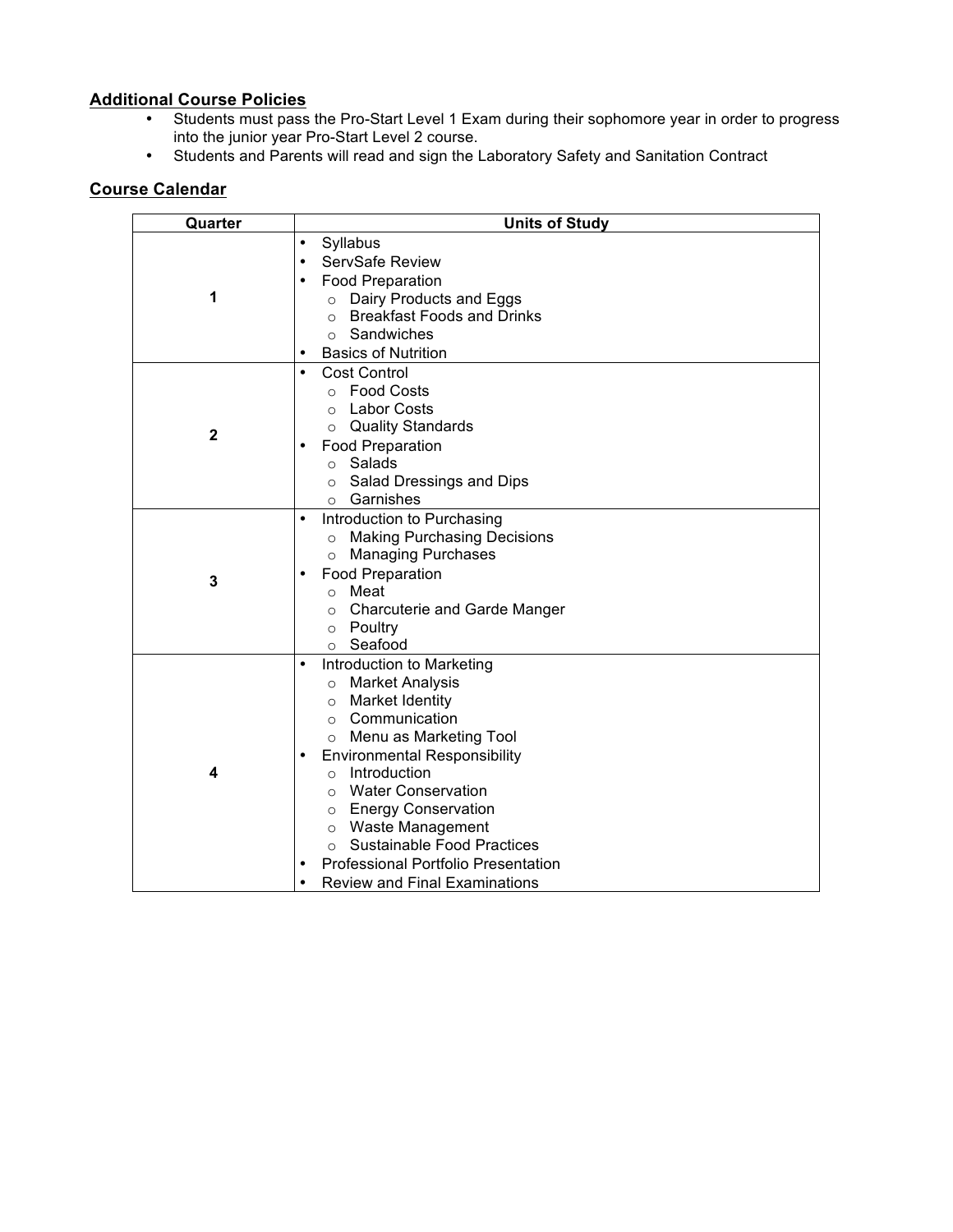#### **Syracuse City School District Career and Technical Education Program Scope and Sequence CUL 300: Culinary Arts 300**



| <b>Time Frame</b><br><b>Unit of Study</b>                                                                                              | <b>Key Questions</b>                                                                                                                                                                                                  | <b>Key Learning Targets</b><br>(Students will know and be able to)                                                                                                                                                                                                                                                                                                                                                                                                                                                                                                                                                                                                                                                           | <b>Assessment</b><br><b>Evidence of Learning</b>                                                                                                                                                                                                                                           | <b>CCTC Standards</b>                                                                                                                                                            | <b>NYS Standards</b>                                                                                                                                  |
|----------------------------------------------------------------------------------------------------------------------------------------|-----------------------------------------------------------------------------------------------------------------------------------------------------------------------------------------------------------------------|------------------------------------------------------------------------------------------------------------------------------------------------------------------------------------------------------------------------------------------------------------------------------------------------------------------------------------------------------------------------------------------------------------------------------------------------------------------------------------------------------------------------------------------------------------------------------------------------------------------------------------------------------------------------------------------------------------------------------|--------------------------------------------------------------------------------------------------------------------------------------------------------------------------------------------------------------------------------------------------------------------------------------------|----------------------------------------------------------------------------------------------------------------------------------------------------------------------------------|-------------------------------------------------------------------------------------------------------------------------------------------------------|
| Weeks 1-3<br><b>Syllabus</b><br><b>ServSafe Review</b>                                                                                 | Why is it important<br>follow classroom<br>quidelines and<br>procedures?<br>What is ServSafe<br>Food Handler<br>certification and why is<br>it important to have?                                                     | Demonstrate expected classroom guidelines<br>and procedures.<br>Identify and demonstrate proper sanitation<br>procedures.<br>Review ServSafe Food Handler guidelines and<br>procedures by identifying foodborne-illness,<br>food hazards, personal hygiene, and food<br>safety.                                                                                                                                                                                                                                                                                                                                                                                                                                              | Student-Developed<br>Classroom Rules and<br>Procedures<br>ServSafe Food Hander<br><b>Review Quiz</b>                                                                                                                                                                                       | <b>Career Ready Practices</b><br>CRP 1,2,3,4,8,12<br><b>Cluster Standards</b><br>AG <sub>3</sub><br>HT 4,5<br><b>Pathway Standards</b><br>AG-FD <sub>1</sub>                     | <b>ELA</b><br>11-12R 1,2,4,7<br>11-12W 2,4,5,7<br>11-12SL 1,2,4,6<br>11-12L 1,3,4,6<br>Literacy<br>RST 1,2,4,7,8<br>WHST 2,4,5,6,7<br><b>Math</b>     |
| Weeks 4-6<br><b>Food Preparation</b><br><b>Dairy Products</b><br>and Eggs<br><b>Breakfast Foods</b><br>and Drinks<br><b>Sandwiches</b> | How can a variety of<br>dairy products be used<br>to create different<br>breakfast foods?<br>Why would someone<br>want breakfast to<br>consist of a variety of<br>foods?<br>How many<br>sandwiches can be<br>created? | List the characteristics of milk and identify the<br>ways to keep it safe.<br>• Identify the different forms of cream and their<br>fat contents.<br>Differentiate between butter and butter<br>substitutes and describe the characteristics of<br>each.<br>Identify the different types of cheese and give<br>examples of each.<br>List the characteristics of eggs and identify<br>ways to keep them safe.<br>Prepare and serve eggs using a variety of<br>cooking methods.<br>Give examples of different types of<br>sandwiches, including simple cold, simple hot,<br>open-faced, hors d'oeuvres, grilled, and deep-<br>fried.<br>Explain the roles of the three components of a<br>sandwich, bread, spread, and filling. | Presentation: Dairy<br>Products - Proper<br>Storage, Fat Content,<br>and Substitutes<br>Preparation of Student-<br>Developed Recipes for<br>Different Cheeses and<br>Eggs<br>Preparation of Student-<br>Developed Recipes for<br>Spreads and<br>Sandwiches<br>Set-Up of a Sandwich<br>Unit | HT-RFB 2,8,10<br><b>Career Ready Practices</b><br>CRP 1,2,4,6,8,12<br><b>Cluster Standards</b><br>AG 5,6<br>HT 3,6<br><b>Pathway Standards</b><br>AG-FD 1,2,3<br>HT-RFB 2,4,8,10 | <b>ELA</b><br>11-12R 1,2,4,7,9<br>11-12W 2,4,5,7<br>11-12SL 1,2,4,5,6<br>11-12L 1,3,4,6<br>Literacy<br>RST 1,2,4,7,8<br>WHST 2,4,5,6,7<br>Math        |
| <b>Weeks 7-10</b><br><b>Basics of Nutrition</b>                                                                                        | Why is it important to<br>have a basic<br>knowledge of proper<br>nutrition?<br>How can menus be<br>altered to be more<br>nutritious?                                                                                  | Explain why nutrition is important to the<br>foodservice industry.<br>List six basic types of nutrients found in food.<br>Describe how phytochemicals and fiber<br>function in the body.<br>Name the types of carbohydrates and fats and<br>describe their function in the body.<br>Describe the makeup of proteins and their<br>function in the body.<br>Identify food sources of proteins.<br>Describe the three major vegetarian diets.                                                                                                                                                                                                                                                                                   | Presentation on<br>Importance of Nutrition<br>Nutritional Upgrade of<br>Local Menu<br>Research Project on<br><b>Newest Nutritional</b><br>Findings<br>Menu Based on<br><b>Nutritional Research</b>                                                                                         | <b>Career Ready Practices</b><br>CRP 1,2,3,4,7,8,11,12<br><b>Cluster Standards</b><br>AG 1,2,3<br>HT 2,4<br><b>Pathway Standards</b><br>AG-FD <sub>2</sub><br><b>HT-RFB 7,10</b> | <b>ELA</b><br>11-12R 1,2,4,7<br>11-12W 2,4,5,6,7<br>11-12SL 1,2,4,5,6<br>11-12L 1,3,4,6<br>Literacy<br>RST 1,2,4,7,8<br>WHST 2,4,5,6,7<br><b>Math</b> |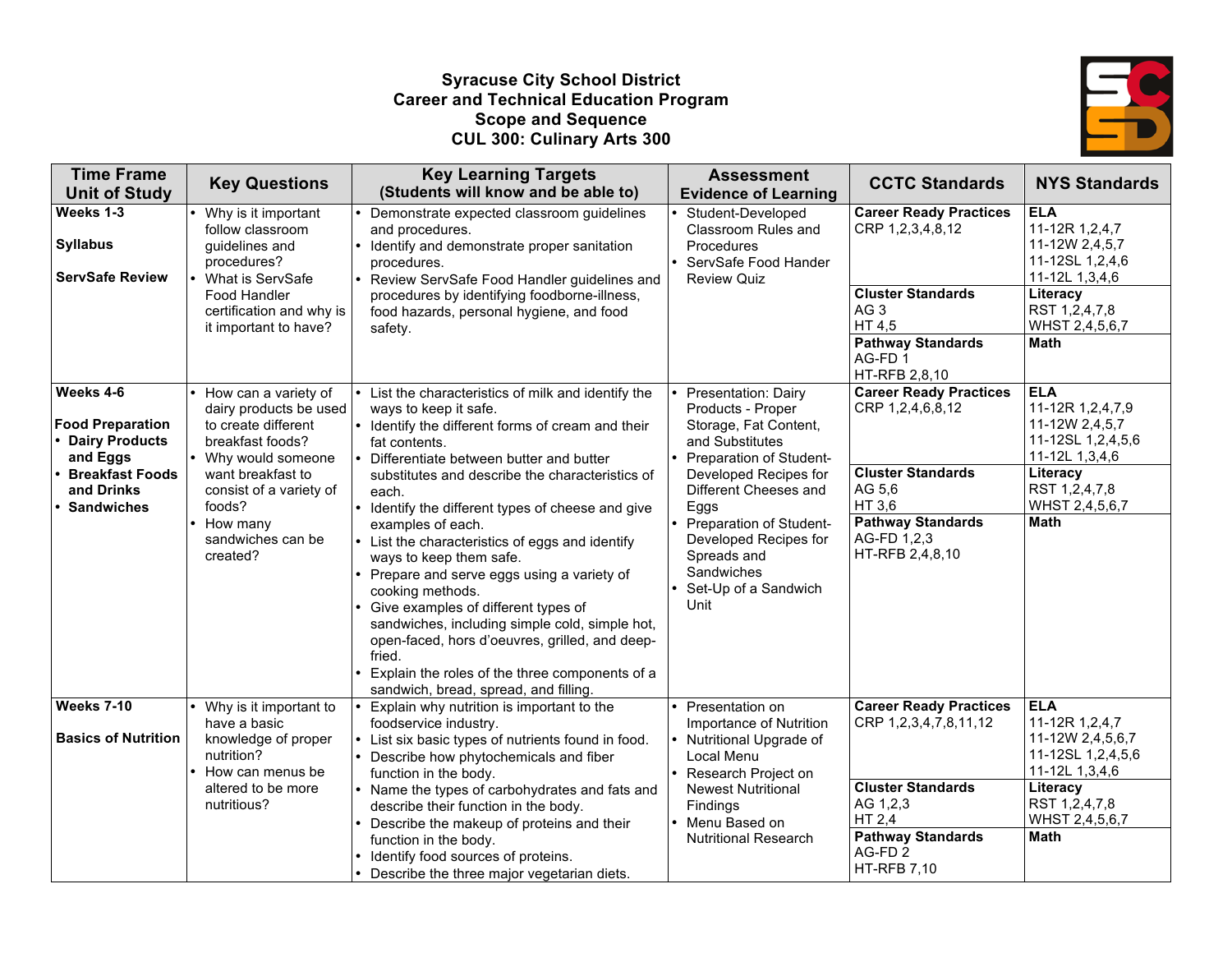| <b>Time Frame</b><br><b>Unit of Study</b>                                      | <b>Key Questions</b>                                                                                       | <b>Key Learning Targets</b><br>(Students will know and be able to)                                                                                                                                                                                                                                                                                                                                                                                                                                                                                                                                                                                                                                                                                                                                                                                                                                             | <b>Assessment</b><br><b>Evidence of Learning</b>                                                        | <b>CCTC Standards</b>                                                                       | <b>NYS Standards</b>                                                                  |
|--------------------------------------------------------------------------------|------------------------------------------------------------------------------------------------------------|----------------------------------------------------------------------------------------------------------------------------------------------------------------------------------------------------------------------------------------------------------------------------------------------------------------------------------------------------------------------------------------------------------------------------------------------------------------------------------------------------------------------------------------------------------------------------------------------------------------------------------------------------------------------------------------------------------------------------------------------------------------------------------------------------------------------------------------------------------------------------------------------------------------|---------------------------------------------------------------------------------------------------------|---------------------------------------------------------------------------------------------|---------------------------------------------------------------------------------------|
| <b>Weeks 11-16</b>                                                             | Why is it important to                                                                                     | Explain the functions of vitamins, minerals, and<br>water.<br>Explain what food additives are and how they<br>function in food.<br>Explain the role of digestion in nutrition and<br>health.<br>Describe techniques for food preparation that<br>preserve nutrients.<br>Suggest healthful substitutes for high fat items.<br>Identify the types of costs incurred by a                                                                                                                                                                                                                                                                                                                                                                                                                                                                                                                                         | Business Plan Based on                                                                                  | <b>Career Ready Practices</b>                                                               | <b>ELA</b>                                                                            |
| <b>Cost Control</b><br><b>Food Costs</b><br><b>Labor Costs</b>                 | keep costs down in a<br>business?<br>• How is the price of<br>food calculated?                             | foodservice business and give examples of<br>each.<br>Explain the purpose of budgets, profit-and-loss<br>reports, and invoices in a foodservice                                                                                                                                                                                                                                                                                                                                                                                                                                                                                                                                                                                                                                                                                                                                                                | Specific Budget<br>Menu for Business with<br><b>Calculated Menu Prices</b>                              | CRP 1,2,3,4,6,7,8,11,12                                                                     | 11-12R 1,2,4,7<br>11-12W 2,4,5,6,7<br>11-12SL 1,2,4,5,6<br>11-12L 1,3,4,6             |
| Quality<br><b>Standards</b>                                                    | • How can productivity<br>levels affect the price<br>of food?                                              | business.<br>Identify tools to help cost control.<br>Define and calculate food costs and food cost                                                                                                                                                                                                                                                                                                                                                                                                                                                                                                                                                                                                                                                                                                                                                                                                             |                                                                                                         | <b>Cluster Standards</b><br>AG 1,6<br>HT 1,2,3                                              | Literacy<br>RST 1,2,4,7,8<br>WHST 2,4,5,6,7                                           |
| <b>Weeks 17-20</b>                                                             | • Why are high quality<br>standards important?<br>How is a salad made?                                     | percentage.<br>Calculate as purchased (AP) and edible<br>portion (EP) amounts.<br>Calculate the total cost and portion costs of a<br>standardized recipe.<br>Explain the importance of portion control to<br>food costs.<br>Give examples of portion-control devices used<br>in foodservice operations.<br>Explain the steps in the process to control food<br>costs.<br>Forecast sales by analyzing and evaluating<br>sales histories, popularity, invoices, and<br>production sheets.<br>Explain the importance of standards and<br>standard procedures used for controlling<br>production volume.<br>Explain the various methods for menu<br>planning.<br>Explain the importance of standard labor costs<br>to a business's success.<br>Explain the factors that affect labor costs.<br>Describe the relationship between sales<br>volume and labor costs.<br>Identify and describe the various ingredients | Salad Preparation with                                                                                  | <b>Pathway Standards</b><br>AG-FD 2.3<br>HT-RFB 5,6,7,8,10<br><b>Career Ready Practices</b> | <b>Math</b><br><b>ELA</b>                                                             |
| <b>Food Preparation</b><br><b>Salads</b><br><b>Salad Dressings</b><br>and Dips | • How many primary<br>salad dressings exist?<br>• How are dips made?<br>Why is the<br>appearance of a meal | used to make salads.<br>List the four parts of a salad and explain the<br>role of each.<br>• Identify various types of salad and explain how<br>to prepare them.                                                                                                                                                                                                                                                                                                                                                                                                                                                                                                                                                                                                                                                                                                                                               | One of Four Basic Salad<br>Dressings<br>Cost Analysis of Salad<br>and Dressing<br>Presentation on Salad | CRP 1,2,4,6,8,12<br><b>Cluster Standards</b>                                                | 11-12R 1,2,4,7,9<br>11-12W 2,4,5,7<br>11-12SL 1,2,4,5,6<br>11-12L 1,3,4,6<br>Literacy |
|                                                                                |                                                                                                            |                                                                                                                                                                                                                                                                                                                                                                                                                                                                                                                                                                                                                                                                                                                                                                                                                                                                                                                |                                                                                                         | AG 5,6                                                                                      | RST 1,2,4,7,8                                                                         |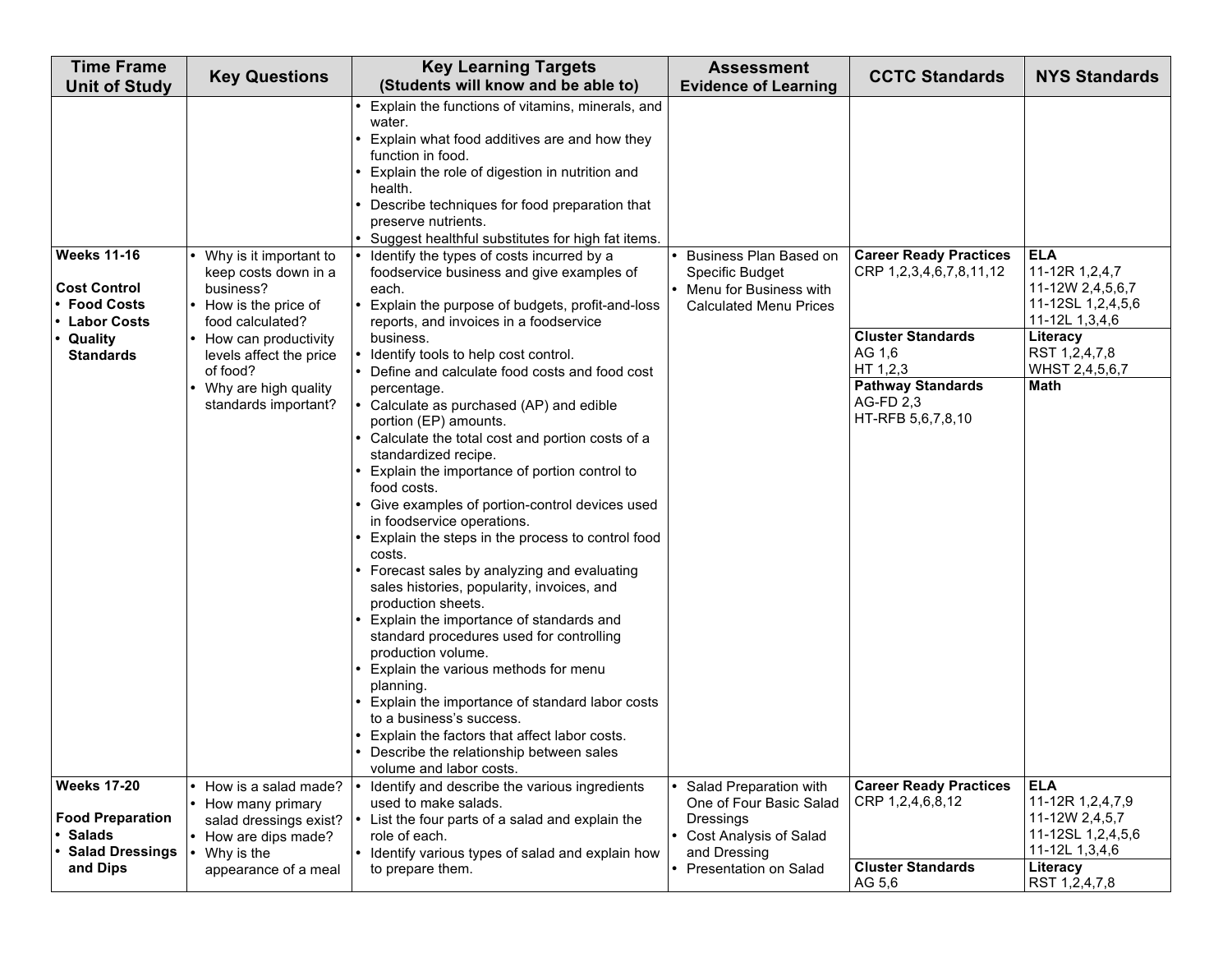| <b>Time Frame</b><br><b>Unit of Study</b>                              | <b>Key Questions</b>                                                                          | <b>Key Learning Targets</b><br>(Students will know and be able to)                                                                                                                                                                                                                                                                                                                                                                                                                                                                                                                                                                                 | <b>Assessment</b><br><b>Evidence of Learning</b>                                                 | <b>CCTC Standards</b>                                                                                      | <b>NYS Standards</b>                                                            |
|------------------------------------------------------------------------|-----------------------------------------------------------------------------------------------|----------------------------------------------------------------------------------------------------------------------------------------------------------------------------------------------------------------------------------------------------------------------------------------------------------------------------------------------------------------------------------------------------------------------------------------------------------------------------------------------------------------------------------------------------------------------------------------------------------------------------------------------------|--------------------------------------------------------------------------------------------------|------------------------------------------------------------------------------------------------------------|---------------------------------------------------------------------------------|
| <b>Garnishes</b>                                                       | important?                                                                                    | Explain the roles of salads on the menu.<br>Design attractive salads.<br>Differentiate among various oils and vinegars.                                                                                                                                                                                                                                                                                                                                                                                                                                                                                                                            | Comparisons<br>Essay on Use of<br>Garnishes<br>Preparation of                                    | HT 3,6<br><b>Pathway Standards</b><br>AG-FD 1,2,3<br>HT-RFB 2,4,8,10                                       | WHST 2,4,5,6,7<br>Math                                                          |
|                                                                        |                                                                                               | Prepare vinaigrettes and other emulsions.<br>Give examples of ingredients used to make<br>dips.<br>Give examples of garnishes.<br>Describe and prepare ingredients commonly<br>used as garnishes.                                                                                                                                                                                                                                                                                                                                                                                                                                                  | Vegetables and Fruit<br>Garnishes                                                                |                                                                                                            |                                                                                 |
| <b>Weeks 21-26</b><br>Introduction to<br><b>Purchasing</b><br>• Making | How can the<br>purchasing process<br>affect an operation?<br>How often are<br>purchases made? | Define the terms purchasing, selection, and<br>procurement.<br>Outline the objectives of the purchasing<br>function in a foodservice operation.<br>Explain the differences between formal and                                                                                                                                                                                                                                                                                                                                                                                                                                                      | Poster on Purchasing<br>Procedures<br><b>Product Ordering Form</b><br>List of Possible Suppliers | <b>Career Ready Practices</b><br>CRP 1,2,3,4,8,11,12                                                       | <b>ELA</b><br>11-12R 1,2,4,7<br>11-12W 2,4,5<br>11-12SL 1,2,6<br>11-12L 1,3,4,6 |
| <b>Purchasing</b><br><b>Decisions</b><br>Managing<br><b>Purchases</b>  | Why is it important to<br>make smart<br>purchases?                                            | informal buying and the formal bidding<br>process.<br>Explain the factors that help to determine an<br>operation's quality standards.                                                                                                                                                                                                                                                                                                                                                                                                                                                                                                              |                                                                                                  | <b>Cluster Standards</b><br>AG 1,2,6<br>HT 1,2,3<br><b>Pathway Standards</b>                               | Literacy<br>RST 1,2,4,7,8<br>WHST 2,4,5,6,7<br><b>Math</b>                      |
| <b>Weeks 27-30</b>                                                     | Why is the main dish                                                                          | Describe buyer considerations when<br>conducting a make-or-buy analysis.<br>Outline the process for procuring products and<br>services.<br>Identify production records used to calculate<br>buying needs.<br>Write purchase orders for items to be<br>purchased.<br>Describe ways to verify that the supplier<br>services meet an operation's needs.<br>Describe factors that affect food prices.<br>Summarize proper procedures for receiving<br>deliveries.<br>Summarize proper procedures for storing food<br>and supplies.<br>Describe perpetual inventory and physical<br>inventory systems.<br>Outline the federal grading systems for meat. | Presentation on Buying                                                                           | AG-FD 2,3<br>HT-RFB 5,6,7,8,10<br><b>Career Ready Practices</b>                                            | <b>ELA</b>                                                                      |
| <b>Food Preparation</b><br>• Meat<br><b>Charcuterie and</b>            | so important to the<br>success of the overall<br>meal?<br>• What are charcuterie              | Describe the various kinds of meat.<br>Identify the proper purchasing and storing<br>procedures for meat.<br>Describe charcuterie and garde manger.                                                                                                                                                                                                                                                                                                                                                                                                                                                                                                | and Storage Procedures<br>for Meat and Seafood<br>Student-Developed<br>Recipe for Fabricated     | CRP 1,2,4,6,8,11,12                                                                                        | 11-12R 1,2,4,7,9<br>11-12W 2,4,5,7<br>11-12SL 1,2,4,5,6<br>11-12L 1,3,4,6       |
| <b>Garde Manger</b><br><b>Poultry</b><br>• Seafood                     | and garde manger?<br>How can poultry be<br>served?<br>How is seafood an<br>asset to the menu? | Outline the federal grading systems for poultry.<br>Describe the various kinds of poultry.<br>Outline basic techniques for cooking poultry.<br>$\bullet$<br>Match various cooking methods with different<br>forms of poultry.                                                                                                                                                                                                                                                                                                                                                                                                                      | Chicken<br>Essay on Duties and<br>Importance of Garde<br>Manger                                  | <b>Cluster Standards</b><br>AG 5,6<br>HT 3,6<br><b>Pathway Standards</b><br>AG-FD 1,2,3<br>HT-RFB 2,4,8,10 | Literacy<br>RST 1,2,4,7,8<br>WHST 2,4,5,6,7<br><b>Math</b>                      |
|                                                                        |                                                                                               | Describe the various kinds of seafood.<br>Outline basic techniques for cooking seafood.                                                                                                                                                                                                                                                                                                                                                                                                                                                                                                                                                            |                                                                                                  |                                                                                                            |                                                                                 |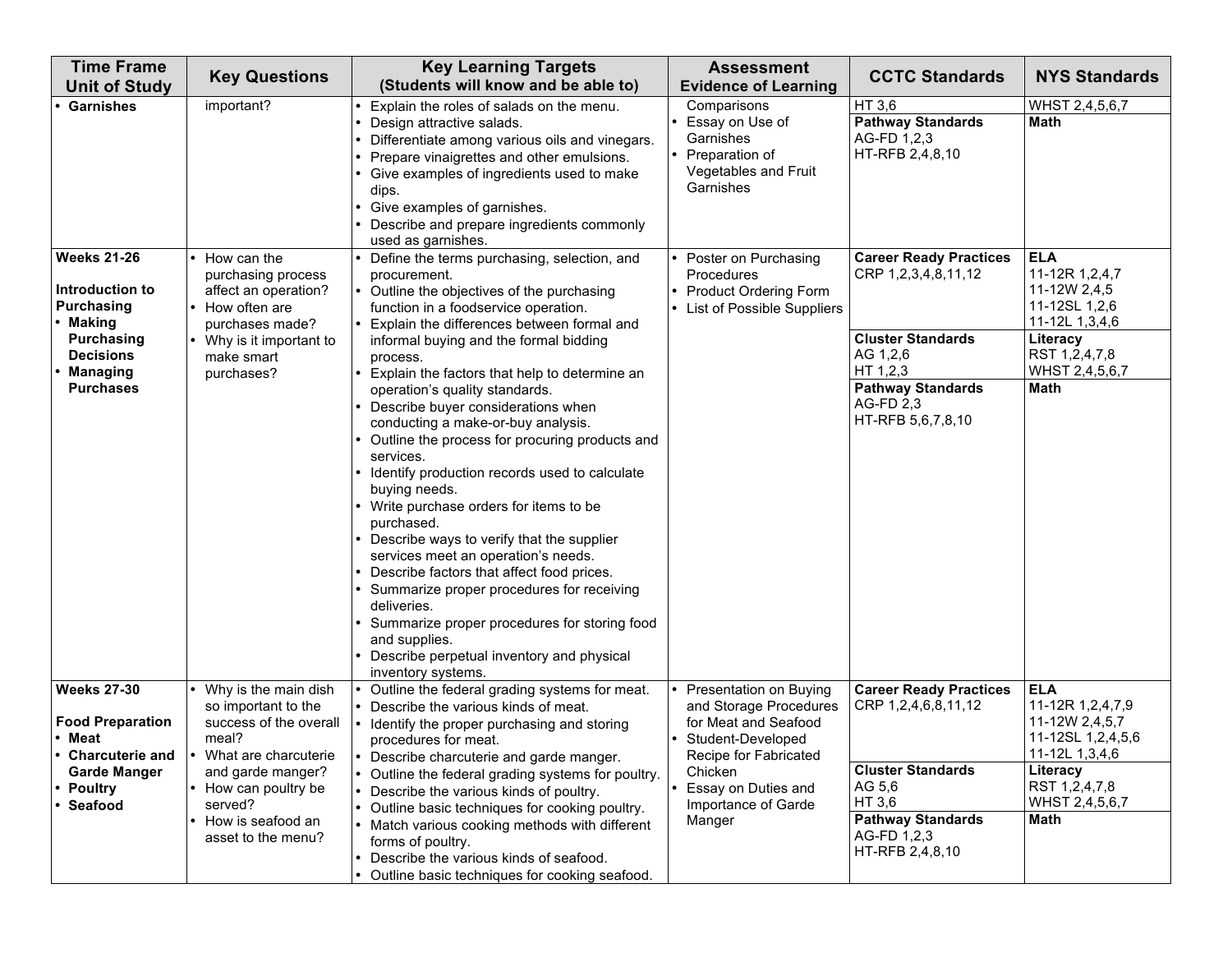| <b>Time Frame</b><br><b>Unit of Study</b>                                                                                                                                                                                         | <b>Key Questions</b>                                                                                                                                                                                                               | <b>Key Learning Targets</b><br>(Students will know and be able to)                                                                                                                                                                                                                                                                                                                                                                                                                                                                                                                                                                                                                                                                                                                                                                                                                                               | <b>Assessment</b><br><b>Evidence of Learning</b>                                                                                                                   | <b>CCTC Standards</b>                                                                                                                                                        | <b>NYS Standards</b>                                                                                                                           |
|-----------------------------------------------------------------------------------------------------------------------------------------------------------------------------------------------------------------------------------|------------------------------------------------------------------------------------------------------------------------------------------------------------------------------------------------------------------------------------|------------------------------------------------------------------------------------------------------------------------------------------------------------------------------------------------------------------------------------------------------------------------------------------------------------------------------------------------------------------------------------------------------------------------------------------------------------------------------------------------------------------------------------------------------------------------------------------------------------------------------------------------------------------------------------------------------------------------------------------------------------------------------------------------------------------------------------------------------------------------------------------------------------------|--------------------------------------------------------------------------------------------------------------------------------------------------------------------|------------------------------------------------------------------------------------------------------------------------------------------------------------------------------|------------------------------------------------------------------------------------------------------------------------------------------------|
|                                                                                                                                                                                                                                   |                                                                                                                                                                                                                                    | Match various cooking methods with different<br>forms of seafood.                                                                                                                                                                                                                                                                                                                                                                                                                                                                                                                                                                                                                                                                                                                                                                                                                                                |                                                                                                                                                                    |                                                                                                                                                                              |                                                                                                                                                |
| <b>Weeks 31-35</b><br>Introduction to<br><b>Marketing</b><br><b>Market Analysis</b><br><b>Market Identity</b><br>Communication                                                                                                    | How do operations<br>communicate their<br>message to the<br>public?<br>Why does an<br>operation need to<br>know how to conduct                                                                                                     | Define marketing and describe the steps in the<br>marketing process.<br>Explain the role that marketing plays in<br>determining products and services.<br>Describe factors that affect a market<br>environment.<br>Define target market and explain why it is                                                                                                                                                                                                                                                                                                                                                                                                                                                                                                                                                                                                                                                    | <b>Marketing Promotion</b><br>Plan for Business<br>Presentation on<br><b>Marketing Strategy</b><br>Essay on Importance of<br>Menu to Success of<br><b>Business</b> | <b>Career Ready Practices</b><br>CRP 1,2,4,6,8,10,11,12<br><b>Cluster Standards</b><br>AG 1,2,6                                                                              | <b>ELA</b><br>11-12R 1,2,4,7<br>11-12W 2,4,5,6,7<br>11-12SL 1,2,4,5,6<br>11-12L 1,3,4,6<br>Literacy<br>RST 1,2,4,7,8                           |
| Menu as<br><b>Marketing Tool</b>                                                                                                                                                                                                  | research?<br>How does the menu<br>help an operation<br>communicate with<br>their target market?                                                                                                                                    | important to a business.<br>Identify the parts of a SWOT (strengths,<br>weaknesses, opportunities, threats) analysis.<br>Describe ways to attract and keep customers.<br>Explain why promotions are important.<br>Identify the steps in developing a promotion<br>mix and a promotion plan.<br>Explain different types of sales promotions.<br>Identify opportunities for public relations.<br>Describe a la carte, table d'hôte, California,<br>limited, du jour, and cycle menus.<br>Explain the purposes of a menu sales mix<br>analysis.<br>Define profitability and target margin.                                                                                                                                                                                                                                                                                                                          | Menu Identification and<br>Differentiation                                                                                                                         | HT 1,2,3<br><b>Pathway Standards</b><br>AG-FD 2,3<br>HT-RFB 5,6,7,8,10                                                                                                       | WHST 2,4,5,6,7<br><b>Math</b>                                                                                                                  |
| <b>Weeks 36-37</b><br><b>Environmental</b><br><b>Responsibility</b><br>Introduction<br>Water<br><b>Conservation</b><br><b>Energy</b><br><b>Conservation</b><br>Waste<br>Management<br><b>Sustainable</b><br><b>Food Practices</b> | How is the foodservice<br>and hospitality<br>industry becoming<br>more environmentally<br>responsible?<br>How many options<br>does the foodservice<br>and hospitality<br>industry have<br>regarding sustainable<br>food practices? | Define the terms sustainability and<br>conservation.<br>Explain why water conservation is important.<br>Describe ways in which a restaurant or<br>foodservice operation can improve the<br>efficiency of its water usage.<br>Explain the differences between renewable<br>and nonrenewable energy sources.<br>Explain why using energy efficiently is<br>important.<br>Describe ways in which a restaurant or<br>foodservice operation can improve the<br>efficiency of its energy usage.<br>Identify ways to reduce the total amount of<br>waste in a restaurant or foodservice operation.<br>Identify items that a restaurant or foodservice<br>operation can reuse.<br>• Identify items that a restaurant or foodservice<br>operation can recycle.<br>• Describe ways in which a restaurant or<br>foodservice operation can build or make<br>structural improvements to its facility in a<br>sustainable way. | Essay on Environmental<br>Impact of Food Service<br>Industry<br>Research and<br>Presentation on Waste<br>Reduction Strategies in<br>Food Service Industry          | <b>Career Ready Practices</b><br>CRP 1,2,4,5,6,7,8,11,12<br><b>Cluster Standards</b><br>AG 1,2,4,6<br>HT 2,3<br><b>Pathway Standards</b><br>AG-FD 1,2,4<br>HT-RFB 1,3,7,8,10 | <b>ELA</b><br>11-12R 1,2,4,7<br>11-12W 2,4,5,6,7<br>11-12SL 1,2,4,5,6<br>11-12L 1,3,4,6<br>Literacy<br>RST 1,2,4,7,8<br>WHST 2,4,5,6,7<br>Math |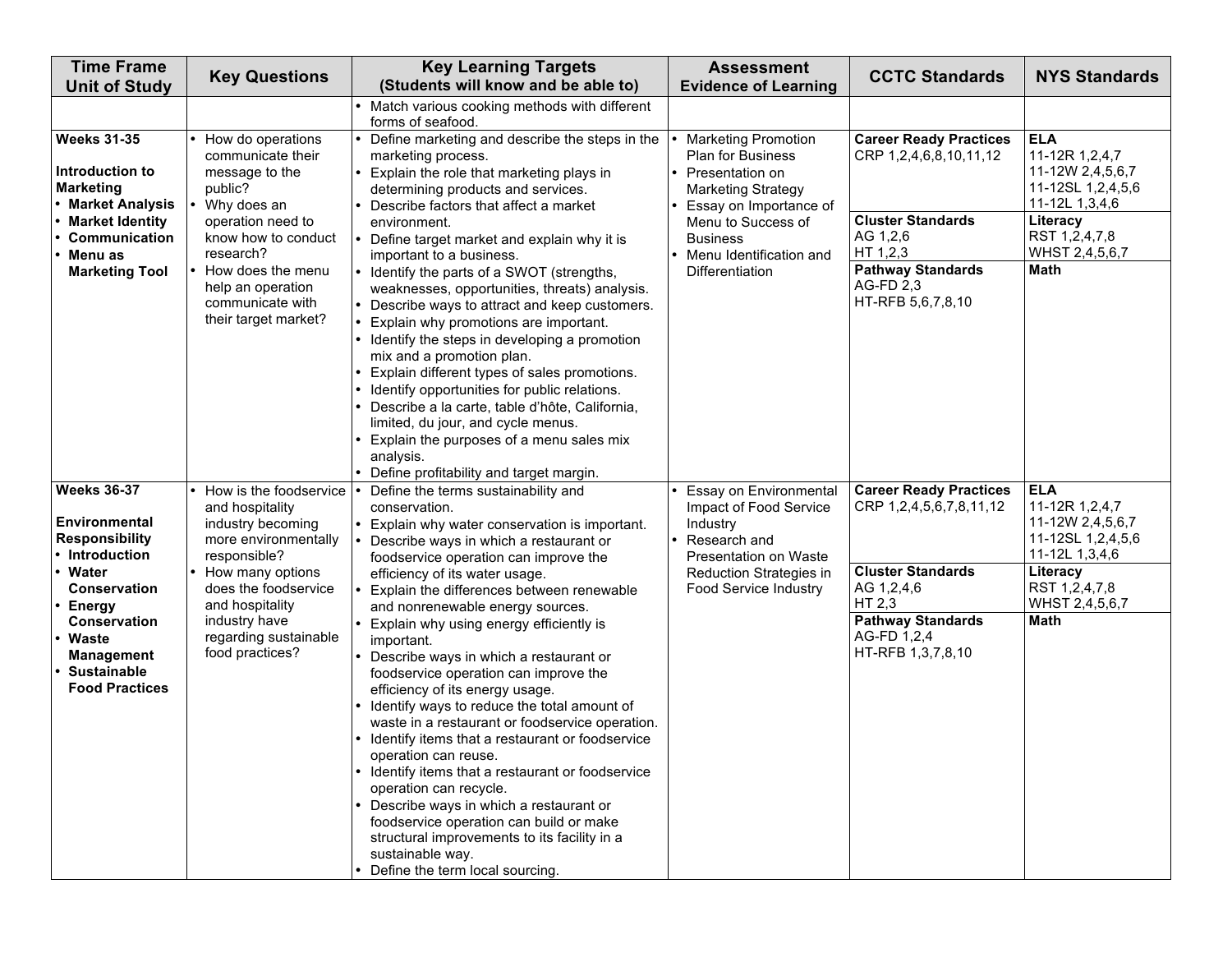| <b>Time Frame</b><br><b>Unit of Study</b>                                      | <b>Key Questions</b>                                                                      | <b>Key Learning Targets</b><br>(Students will know and be able to)                                                                                                                                                                                          | <b>Assessment</b><br><b>Evidence of Learning</b>                                                                         | <b>CCTC Standards</b>                                    | <b>NYS Standards</b>                                                                  |
|--------------------------------------------------------------------------------|-------------------------------------------------------------------------------------------|-------------------------------------------------------------------------------------------------------------------------------------------------------------------------------------------------------------------------------------------------------------|--------------------------------------------------------------------------------------------------------------------------|----------------------------------------------------------|---------------------------------------------------------------------------------------|
|                                                                                |                                                                                           | Identify the steps a restaurant or foodservice<br>operation should take to purchase and then<br>promote the use of sustainable food products.<br>Identify the issues surrounding the global<br>production of seafood, coffee, animals, and<br>organic food. |                                                                                                                          |                                                          |                                                                                       |
| <b>Week 38-40</b><br><b>Professional</b><br><b>Portfolio</b><br>l Presentation | What does a<br>successful<br>professional portfolio<br>look like?<br>What are some things | Review, explain, and demonstrate what a<br>professional portfolio is.<br>Discuss what they have learned during the<br>school year and how they will apply what they<br>have learned to the industry.                                                        | Professional Portfolio<br>Presentation<br>Reflection Essay on<br>Learning and Application<br><b>Final Practical Exam</b> | <b>Career Ready Practices</b><br>CRP 1,2,4,6,8,10,11     | <b>ELA</b><br>11-12R 1,2,4,7<br>11-12W 2,4,5,7<br>11-12SL 1,2,4,5,6<br>11-12L 1,3,4,6 |
| Final<br><b>Examinations</b>                                                   | you have learned and<br>how will you apply<br>them to the culinary                        |                                                                                                                                                                                                                                                             | ProStart Level 2 Exam                                                                                                    | <b>Cluster Standards</b><br>AG 5.6<br>HT 1.3.6           | Literacy<br>RST 1,2,4,7<br><b>WHST 2.4.7</b>                                          |
|                                                                                | industry?                                                                                 |                                                                                                                                                                                                                                                             |                                                                                                                          | <b>Pathway Standards</b><br>AG-FD 2.3<br>HT-RFB 2,7,9,10 | <b>Math</b>                                                                           |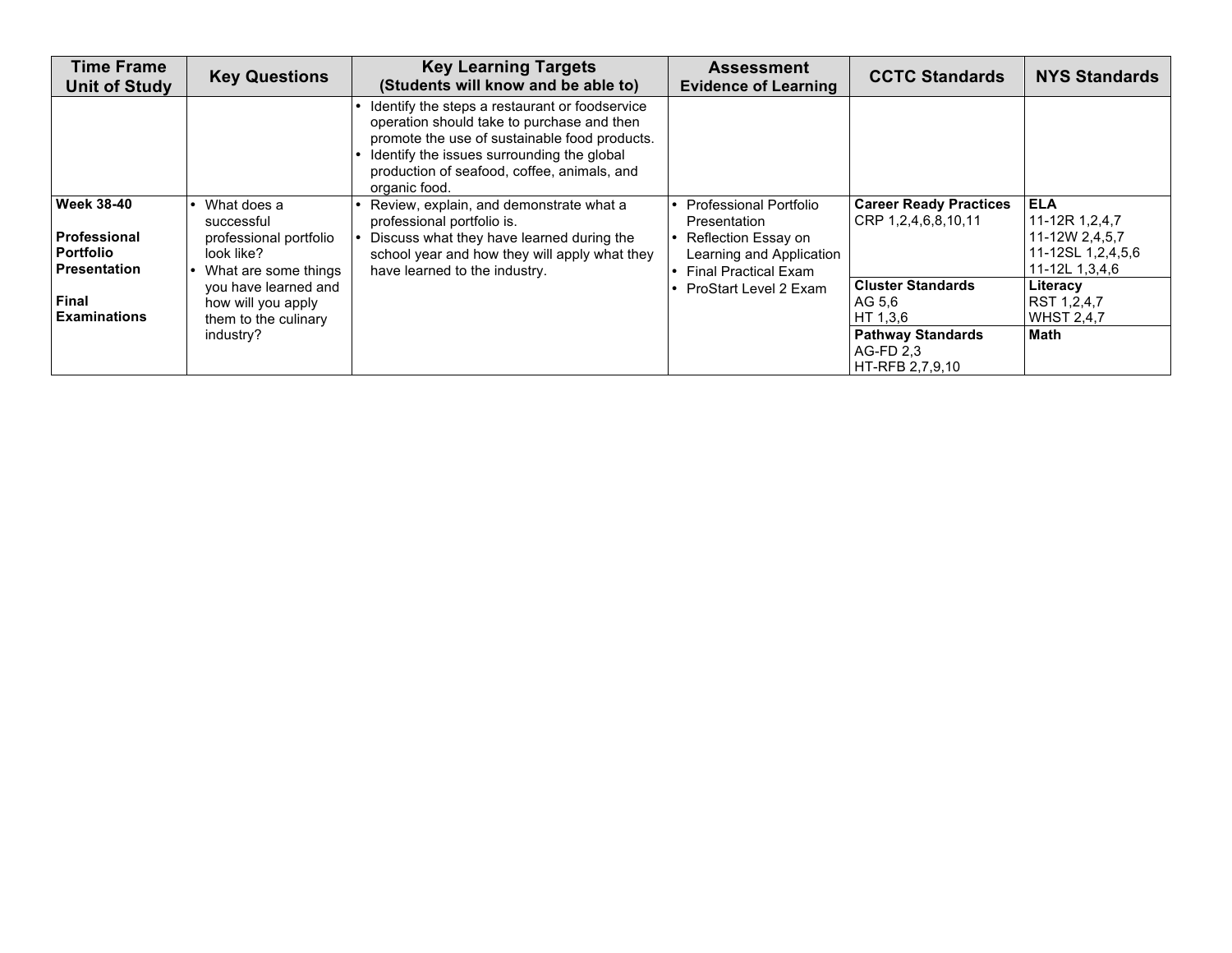# **Syracuse City School District Career and Technical Education Program Course Syllabus CUL 400: Culinary Arts 400**



#### **Program Overview**

The Culinary Arts Pathway at the Institute of Technology at Syracuse Central will provide students with the skills they need to excel in a career in the culinary professions, including pastry/baking techniques, food preparation, restaurant management, and food and kitchen safety. Students will learn classical culinary techniques and restaurant management essentials through lecture, hands-on experiences, and project-based learning. In addition, students will operate a Cafe and a catering business that will provide experience in menu selection, meal preparation and small business management. Students who successfully complete the Culinary Arts Pathway will be prepared to pursue continuing education or career opportunities such as line cook, pastry chef, chef and restaurant or banquet manager.

#### **Course Description**

In this class, students have the opportunity to apply what they have learned throughout their course of study in internships and work-based learning. Through two internships rotations in local foodservice settings students will develop the practices and skills that will help them pursue their chosen career in the culinary industry. Students will also delve deeply into world cuisines and advanced baking techniques in the classroom and kitchen lab to further hone their skills in preparation for employment or post-secondary education. Students will develop a professional portfolio that will showcase their knowledge and skills to future employers and potential continuing education opportunities.

#### **Pre-Requisites**

CUL 100: Culinary Arts 100 CUL 200: Culinary Arts 200 CUL 300: Culinary Arts 300

#### **Course Objectives**

By the end of this course, students will:

- 1. Apply all safety procedures for foodservice professionals.
- 2. Apply management and culinary skills needed to be a foodservice professional.
- 3. Apply what they have learned about nutrition, customer service, communication, marketing, purchasing, inventory and cost control in internship placements.
- 4. Learn advanced techniques for various global cuisines and baking.
- 5. Take and pass the NOCTI Assessment for CTE Endorsement.

#### **Integrated Academics**

1 CTE Integrated English Credit

#### **Equipment and Supplies**

- **School will provide:** A full commercial kitchen with the necessary equipment for student labs, all textbooks and print materials, and training and subsidies for all certifications.
- **Student will provide:** N/A

#### **Textbook**

National Restaurant Association. *Foundations of Restaurant Management & Culinary Arts, Level 2*. New York: Prentice Hall, 2010.

#### **Grading**

- 55% Assignments: worksheets/homework, projects, and other projects to be announced (quantity foods, meal management, class presentations, etc.)
- 30% Food Labs: based on process and participation rather than the final product.<br>15% Ouizzes and Exams
- Quizzes and Exams

#### **Additional Course Policies**

• Students and Parents will read and sign the Laboratory Safety and Sanitation Contract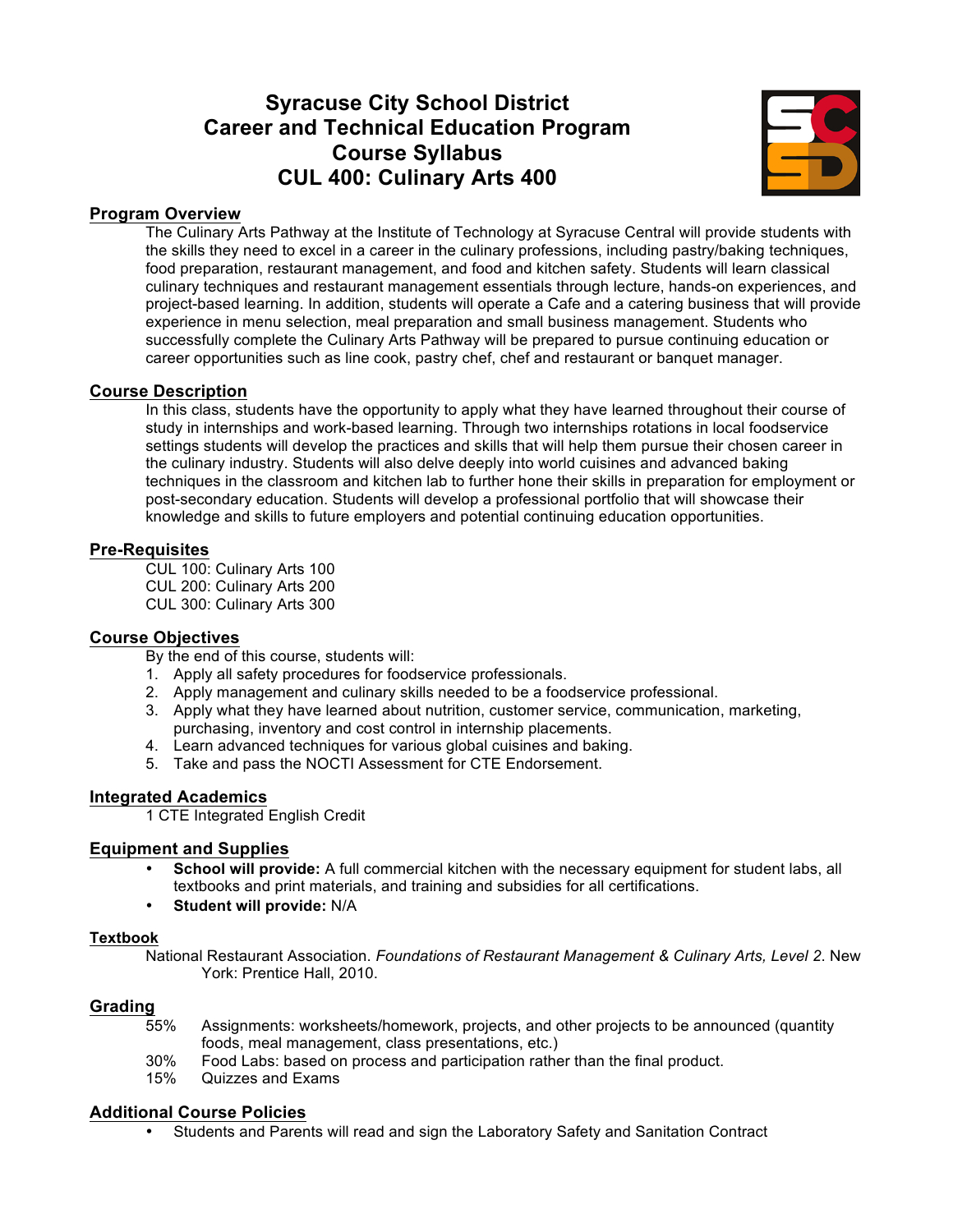| Quarter      | <b>Units of Study</b>                                               |  |  |  |
|--------------|---------------------------------------------------------------------|--|--|--|
|              | Course Overview<br>٠                                                |  |  |  |
|              | Review: Food Safety, Cooking Methods, and Professional Image in     |  |  |  |
|              | <b>Customer Service</b>                                             |  |  |  |
|              | Internship Rotation 1<br>٠                                          |  |  |  |
|              | Global Cuisine 1: The Americas – North America<br>٠                 |  |  |  |
|              | Internship Rotation 1 (Continued)<br>٠                              |  |  |  |
| $\mathbf{2}$ | Global Cuisine 1: The Americas - North America (Continued)          |  |  |  |
|              | Global Cuisine 1: The Americas – Central America and Caribbean<br>٠ |  |  |  |
|              | Global Cuisine 1: The Americas – South America<br>٠                 |  |  |  |
| 3            | Internship Rotation 2                                               |  |  |  |
|              | Global Cuisine 2: Europe                                            |  |  |  |
|              | Global Cuisine 2: Mediterranean and Middle East<br>٠                |  |  |  |
|              | Global Cuisine 2: Asia<br>٠                                         |  |  |  |
|              | Internship Assessment                                               |  |  |  |
| 4            | Advanced Baking and Pastry                                          |  |  |  |
|              | Professional Portfolio Project<br>٠                                 |  |  |  |
|              | <b>NOCTI Final Assessment</b><br>٠                                  |  |  |  |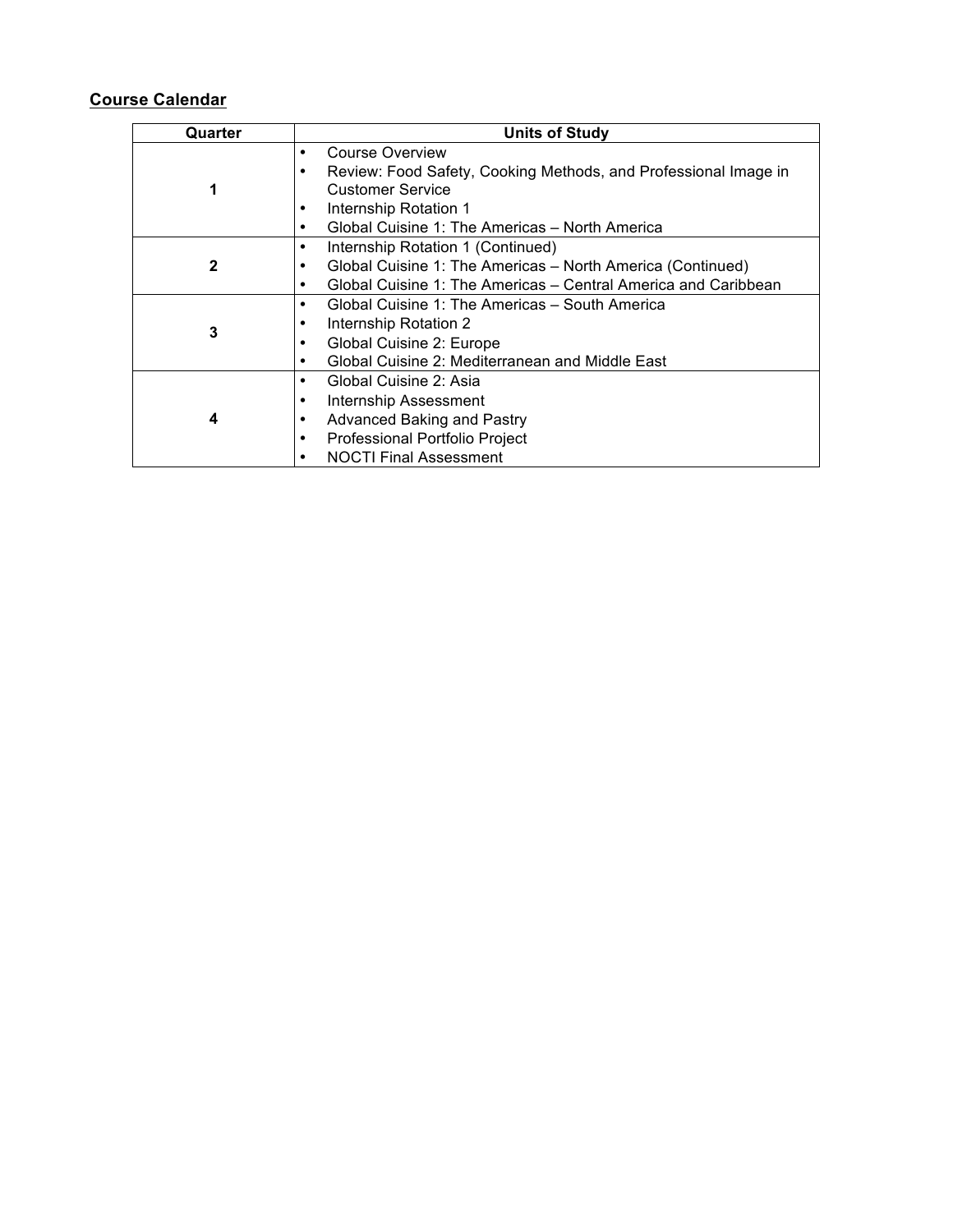#### **Syracuse City School District Career and Technical Education Program Scope and Sequence CUL 400: Culinary Arts 400**



| <b>Time Frame</b><br><b>Unit of Study</b>                              | <b>Key Questions</b>                                                                                                                                                                                                  | <b>Key Learning Targets</b><br>(Students will know and be able to)                                                                                                                                                                           | <b>Assessment</b><br><b>Evidence of Learning</b>                                                                   | <b>CCTC Standards</b>                                           | <b>NYS Standards</b>                                                              |
|------------------------------------------------------------------------|-----------------------------------------------------------------------------------------------------------------------------------------------------------------------------------------------------------------------|----------------------------------------------------------------------------------------------------------------------------------------------------------------------------------------------------------------------------------------------|--------------------------------------------------------------------------------------------------------------------|-----------------------------------------------------------------|-----------------------------------------------------------------------------------|
| Weeks 1-3                                                              |                                                                                                                                                                                                                       | • Follow classroom guidelines and                                                                                                                                                                                                            |                                                                                                                    | <b>Career Ready Practices</b>                                   | <b>ELA</b>                                                                        |
| <b>Course Overview</b>                                                 | • Why is it important follow<br>classroom guidelines and<br>procedures?<br>• What is a professional<br>portfolio and why is it                                                                                        | procedures.<br>• Create a professional portfolio for the<br>school year demonstrating various<br>cooking techniques and performance                                                                                                          | Student-Developed<br>Classroom Rules and<br>Procedures<br>• Professional Portfolio                                 | CRP 1,2,4,8,10                                                  | 11-12R 1,2,4,7<br>11-12W 2,4,5<br>11-12SL 1,2,6<br>11-12L 1,3,4,6                 |
|                                                                        | important?<br>• Why are internships<br>necessary?                                                                                                                                                                     | tasks.<br>• Interview for internship opportunities.<br>• Define NOCTI and how to prepare for                                                                                                                                                 |                                                                                                                    | <b>Cluster Standards</b><br>AG <sub>5</sub><br>HT <sub>6</sub>  | Literacy<br>RST 1,2,4,7<br><b>WHST 2,4,7</b>                                      |
|                                                                        | • How will an internship help<br>you develop your professional<br>portfolio?<br>• What does the NOCTI                                                                                                                 | assessments.                                                                                                                                                                                                                                 |                                                                                                                    | <b>Pathway Standards</b><br>AG-FD4<br>HT-RFB 4,9,10             | Math                                                                              |
|                                                                        | abbreviation stand for?                                                                                                                                                                                               |                                                                                                                                                                                                                                              |                                                                                                                    |                                                                 |                                                                                   |
| Weeks 4-6<br><b>Review:</b><br>Food Safety,<br><b>Cooking Methods,</b> | • What is HACCP?<br>• What are three types of<br>hazards that make food<br>unsafe?                                                                                                                                    | • Identify and explain HACCP guidelines.<br>• Explain three types of hazards that<br>make food unsafe.<br>• Explain personal behaviors that                                                                                                  | • Presentation: HACCP<br>• Chart: Professional<br>Versus Nonprofessional<br>Attire                                 | <b>Career Ready Practices</b><br>CRP 1,2,3,5,8,12               | <b>ELA</b><br>11-12R 1,2,4,7<br>11-12W 2,4,5<br>11-12SL 1,2,4,6<br>11-12L 1,3,4,6 |
| and Professional<br>Image in<br><b>Customer Service</b>                | • What personal behaviors can<br>contaminate food?<br>• What are sautéing, braising,<br>and stewing methods of                                                                                                        | contaminate food.<br>• Demonstrate various cooking<br>techniques.<br>• Explain the importance of professional                                                                                                                                | • Role Play: Customer<br><b>Service Experiences</b>                                                                | <b>Cluster Standards</b><br>AG <sub>3</sub><br>HT 4,5           | Literacy<br>RST 1,2,4,7<br><b>WHST 2,4,7</b>                                      |
|                                                                        | cooking?<br>• What role does professional<br>image play when providing<br>customer service?                                                                                                                           | image in customer service.                                                                                                                                                                                                                   |                                                                                                                    | <b>Pathway Standards</b><br><b>AG-FD 1,2</b><br>HT-RFB 1,2,4,10 | <b>Math</b>                                                                       |
| Weeks 7-14<br>Internship                                               | Why are internships<br>necessary?<br>How does an internship                                                                                                                                                           | Apply knowledge and skills from the<br>classroom to internship situations.<br>Explain how various food service                                                                                                                               | • Internship Self-<br>Assessment and<br><b>Updated Employability</b>                                               | <b>Career Ready Practices</b><br>CRP 1,2,4,6,7,8,10,11,12       | <b>ELA</b><br>11-12R 1,2,4,7<br>11-12W 2,4,5,6,7                                  |
| <b>Rotation 1</b>                                                      | experience contribute to a<br>professional portfolio?                                                                                                                                                                 | professionals work together for the<br>common goal of customer service.                                                                                                                                                                      | Profile<br>• Individual Projects:                                                                                  |                                                                 | 11-12SL 1,2,4,6<br>11-12L 1,3,4,6                                                 |
| <b>Global Cuisine 1:</b><br>The Americas -<br><b>North America</b>     | • What are the cultural<br>influences of the northeast,<br>south, Midwest, southwest,                                                                                                                                 | Explain the importance of<br>professionalism and ethics in the<br>workplace.                                                                                                                                                                 | Cultural Influences in<br>North America<br>• Creation of Dishes from                                               | <b>Cluster Standards</b><br>AG 1,2,5<br>HT 3,6                  | Literacy<br>RST 1,2,4,7<br>WHST 2,4,5,6,7                                         |
|                                                                        | and pacific coast on food?<br>• What are some popular<br>dishes in each region of North<br>America?<br>• What are the key ingredients<br>in Mexican cuisine?<br>• What are the components of<br>a mole Mexican sauce? | Comply with workplace policies and<br>regulations.<br>Explain the cultural influences of each<br>region in North America.<br>Identity popular dishes in each region of<br>North America.<br>Determine key ingredients in Mexican<br>cuisine. | Each Region of North<br>America<br>• Presentation: Mole<br>Sauce and Influence of<br>Peppers in Mexican<br>Cuisine | <b>Pathway Standards</b><br>AG-FD 2.3<br>HT-RFB 2,3,4,9,10      | <b>Math</b>                                                                       |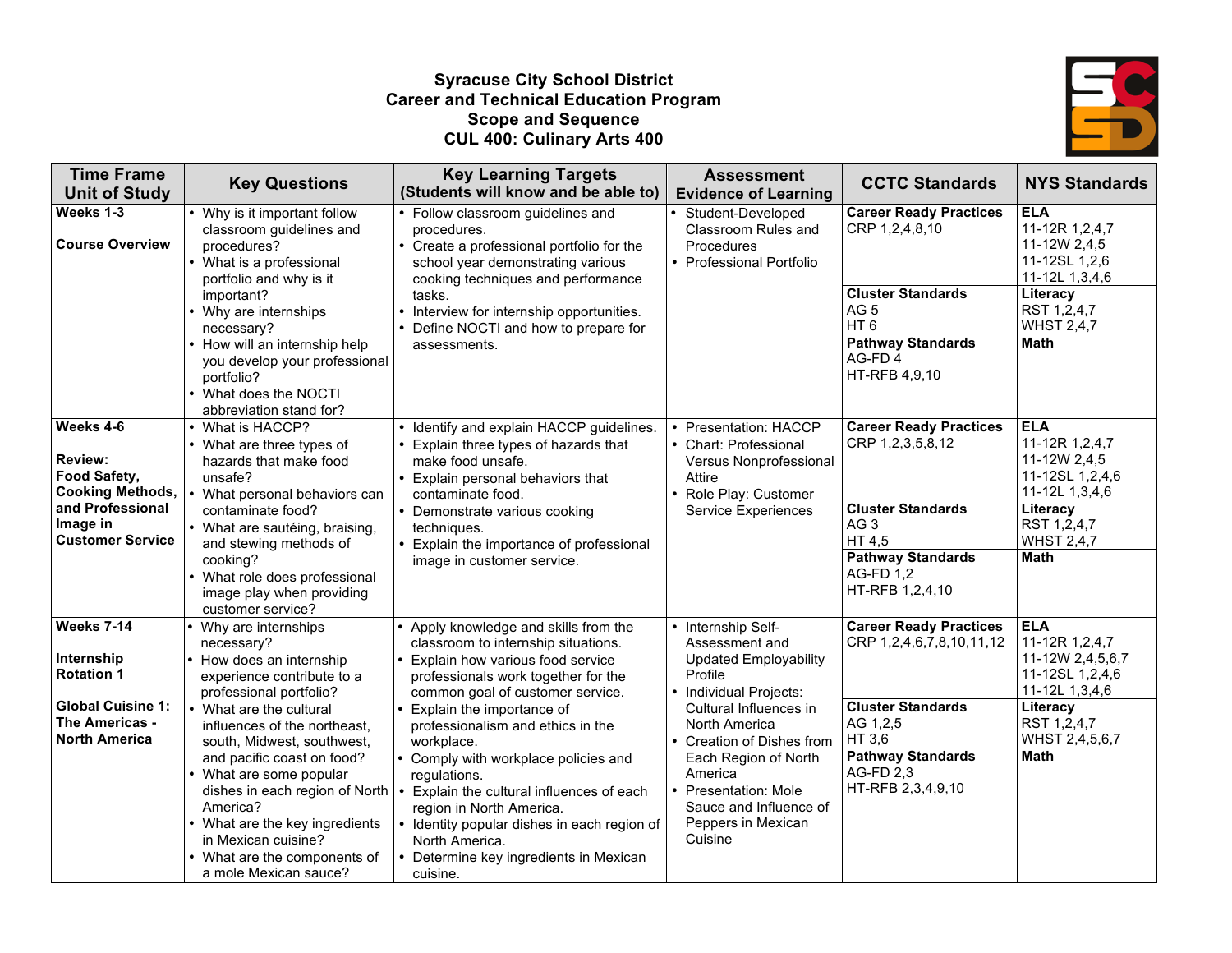| <b>Time Frame</b><br><b>Unit of Study</b>                                                  | <b>Key Questions</b>                                                                                                                                                      | <b>Key Learning Targets</b><br>(Students will know and be able to)                                                                                                                                                                                                                                                              | <b>Assessment</b><br><b>Evidence of Learning</b>                                                                                 | <b>CCTC Standards</b>                                                                          | <b>NYS Standards</b>                                                                  |
|--------------------------------------------------------------------------------------------|---------------------------------------------------------------------------------------------------------------------------------------------------------------------------|---------------------------------------------------------------------------------------------------------------------------------------------------------------------------------------------------------------------------------------------------------------------------------------------------------------------------------|----------------------------------------------------------------------------------------------------------------------------------|------------------------------------------------------------------------------------------------|---------------------------------------------------------------------------------------|
|                                                                                            | • Why are peppers an integral<br>part of Mexican cuisine?                                                                                                                 | • Identify and explain the components of<br>mole sauce.<br>• Research various peppers and their<br>influence on Mexican cuisine.                                                                                                                                                                                                |                                                                                                                                  |                                                                                                |                                                                                       |
| <b>Weeks 15-19</b><br><b>Global Cuisine 1:</b><br>The Americas -<br><b>Central America</b> | How is Central American<br>cuisine different from Mexican<br>cuisine?<br>• What are the flavor profiles of<br><b>Central America?</b>                                     | Research and explain the similarities<br>and differences between Mexican and<br>Central American cuisine.<br>Identify flavor profiles of Central<br>America.                                                                                                                                                                    | • Individual Projects:<br>Differences Between<br><b>Mexican and Central</b><br><b>American Cuisine</b><br>• Reference Chart: Key | <b>Career Ready Practices</b><br>CRP 1,2,4,6,7,8,11,12                                         | <b>ELA</b><br>11-12R 1,2,4,7<br>11-12W 2,4,5,6,7<br>11-12SL 1,2,4,6<br>11-12L 1,3,4,6 |
| and Caribbean                                                                              | • What are some cultural<br>influences of the Caribbean?<br>• What is the typical diet of the<br>Caribbean population?                                                    | • Determine and explain the cultural<br>influences of the Caribbean cuisine.<br>Explain and demonstrate cooking<br>techniques of the Caribbean diet.                                                                                                                                                                            | Ingredients in Central<br><b>American Cuisine</b><br>• Creation of Caribbean<br><b>Dishes Using Various</b>                      | <b>Cluster Standards</b><br>AG 1,2<br>HT <sub>3</sub><br><b>Pathway Standards</b><br>AG-FD 2,3 | Literacy<br>RST 1,2,4,7<br>WHST 2,4,5,6,7<br>Math                                     |
|                                                                                            | • What is the history of jerk<br>spice?                                                                                                                                   | • Research how jerk seasoning was<br>created.                                                                                                                                                                                                                                                                                   | <b>Cooking Techniques</b>                                                                                                        | HT-RFB 2,3,4,10                                                                                |                                                                                       |
| <b>Weeks 20-23</b><br><b>Global Cuisine 1:</b><br>The Americas -<br><b>South America</b>   | • What is a common cooking<br>method of Brazil?<br>• What are two staple<br>ingredients in Peruvian<br>cuisine?                                                           | Research and demonstrate a common<br>cooking method of Brazil.<br>Explain the components of ceviche and<br>demonstrate various recipes.<br>Research and present on cultural                                                                                                                                                     | Food Challenge:<br>Cooking Methods of<br>South American Cuisine<br>• Ceviche Demonstration<br>• Individual Projects:             | <b>Career Ready Practices</b><br>CRP 1,2,4,6,7,8,11,12                                         | <b>ELA</b><br>11-12R 1,2,4,7<br>11-12W 2,4,5,6,7<br>11-12SL 1,2,4,6<br>11-12L 1,3,4,6 |
|                                                                                            | • What is ceviche?<br>• What are some cultural<br>influences of Portugal and                                                                                              | influences of Portugal and Brazil.                                                                                                                                                                                                                                                                                              | Cultural Influences of<br>Portugal and Brazil                                                                                    | <b>Cluster Standards</b><br>AG 1,2<br>HT <sub>3</sub>                                          | Literacy<br>RST 1,2,4,7<br>WHST 2,4,5,6,7                                             |
|                                                                                            | Brazil?                                                                                                                                                                   |                                                                                                                                                                                                                                                                                                                                 |                                                                                                                                  | <b>Pathway Standards</b><br>AG-FD 2,3<br>HT-RFB 2,3,4,10                                       | <b>Math</b>                                                                           |
| <b>Weeks 24-25</b><br>Internship<br><b>Rotation 2</b>                                      | Why are internships<br>necessary?<br>• How does an internship<br>experience contribute to a<br>professional portfolio?                                                    | Apply knowledge and skills from the<br>classroom to internship situations.<br>Explain how various food service<br>professionals work together for the<br>common goal of customer service.                                                                                                                                       | Internship Self-<br>Assessment and<br><b>Updated Employability</b><br>Profile<br>• Food Preparation Using                        | <b>Career Ready Practices</b><br>CRP 1,2,4,6,7,8,10,11,12                                      | <b>ELA</b><br>11-12R 1,2,4,7<br>11-12W 2,4,5,6,7<br>11-12SL 1,2,4,6<br>11-12L 1,3,4,6 |
| <b>Global Cuisine 2:</b><br><b>Europe</b>                                                  | • What are three signature<br>cooking methods in French<br>cuisine?                                                                                                       | Explain the importance of<br>professionalism and ethics in the<br>workplace.                                                                                                                                                                                                                                                    | Three French Cooking<br>Methods<br>• Chart: Differences                                                                          | <b>Cluster Standards</b><br>AG 1,2,5<br>HT 3,6                                                 | Literacy<br>RST 1,2,4,7<br>WHST 2,4,5,6,7                                             |
|                                                                                            | • What are the differences in<br>French and Italian cuisine?<br>• What was the impact of the<br>Columbian Exchange on<br>European cuisine in Italy,<br>France, and Spain? | Comply with workplace policies and<br>regulations.<br>• Identify and demonstrate three<br>signature cooking methods in French<br>cuisine.<br>• Create a chart identifying the<br>differences between French and Italian<br>cuisine.<br>Research and present on the effects of<br>the Columbian Exchange on European<br>cuisine. | Between French and<br><b>Italian Cuisine</b><br>• Presentation: Effects of<br>the Columbian<br>Exchange on European<br>Cuisine.  | <b>Pathway Standards</b><br>AG-FD 2,3<br>HT-RFB 2,3,4,9,10                                     | <b>Math</b>                                                                           |
| <b>Weeks 26-28</b><br><b>Global Cuisine 2:</b>                                             | How might Greece's<br>geography contribute toward                                                                                                                         | Research and present the geographical<br>contributions to the development of                                                                                                                                                                                                                                                    | Presentation:<br>Geographical                                                                                                    | <b>Career Ready Practices</b><br>CRP 1,2,4,6,7,8,11,12                                         | <b>ELA</b><br>11-12R 1,2,4,7<br>11-12W 2,4,5,6,7                                      |